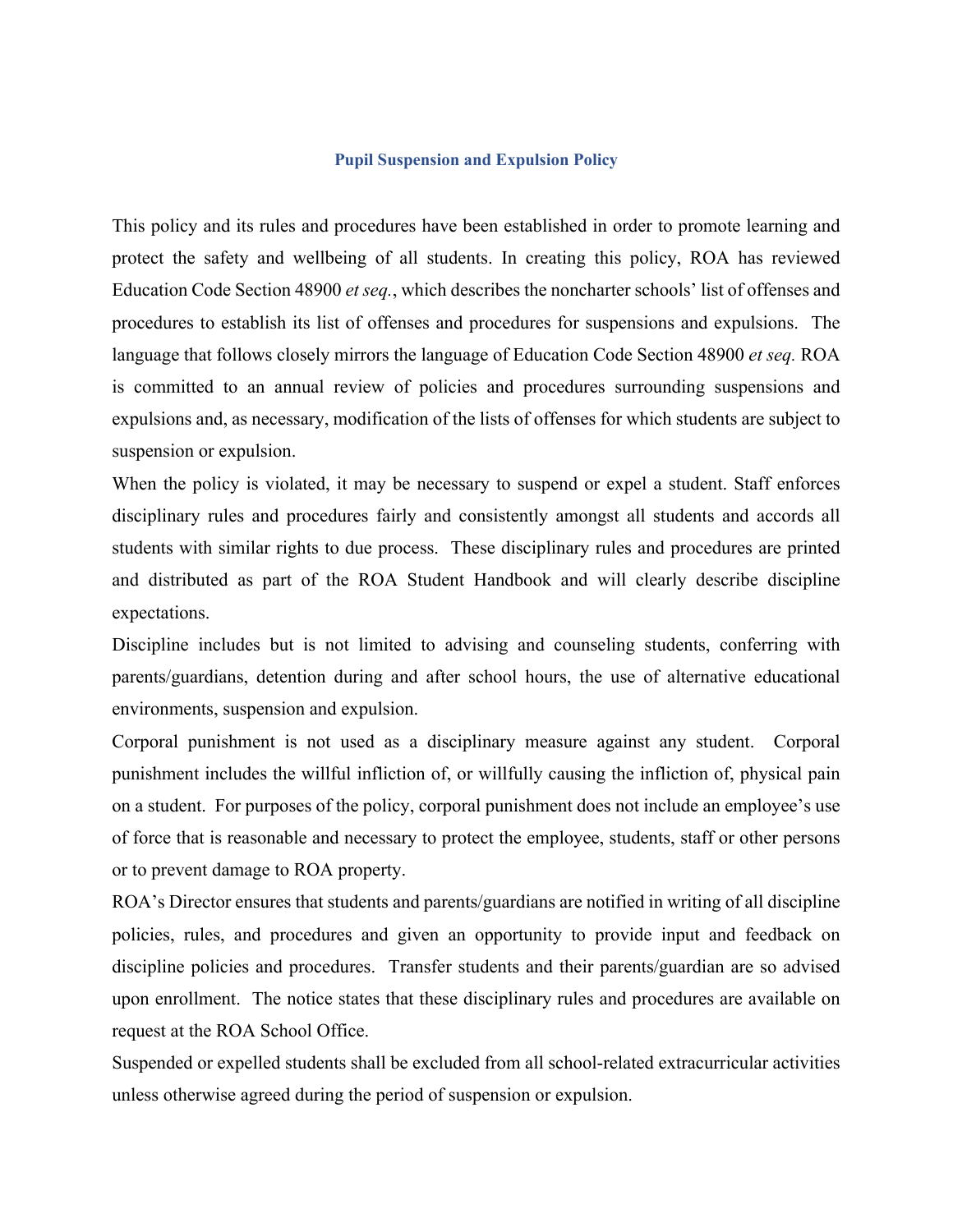A student identified as an individual with disabilities pursuant to the Individual with Disabilities Education Improvement Act ("IDEA") or who is qualified for services under Section 504 of the Rehabilitation Act of 1973 ("Section 504") is subject to the same grounds for suspension and expulsion and is accorded the same due process procedures applicable to regular education students except to the extent that federal and state law mandates additional or different procedures for that student. ROA will follow all applicable federal and state laws including but not limited to the California Education Code when imposing any form of discipline on a student identified as an individual with disabilities or for whom the Charter School has a basis of knowledge of a suspected disability or who is otherwise qualified for such services or protections in according due process to such students.

No student shall be involuntarily removed by ROA for any reason unless the parent or guardian of the student has been provided written notice of intent to remove the student no less than five schooldays before the effective date of the action. The written notice shall be in the native language of the student or the student's parent or guardian or, if the student is a foster child or youth or a homeless child or youth, the student's educational rights holder, and shall inform him or her of the basis for which the pupil is being involuntarily removed and his or her right to request a hearing to challenge the involuntary removal. If a parent, guardian, or educational rights holder requests a hearing, the Charter School shall utilize the same hearing procedures specified below for expulsions, before the effective date of the action to involuntarily remove the student. If the student's parent, guardian, or educational rights holder requests a hearing, the student shall remain enrolled and shall not be removed until ROA issues a final decision. As used herein, "involuntarily removed" includes disenrolled, dismissed, transferred, or terminated, but does not include removals for misconduct which may be grounds for suspension or expulsion pursuant as enumerated below.

## **Procedures**

#### **A. Grounds for Suspension and Expulsion of Students**

A student may be suspended or expelled for any of the enumerated acts listed below if the act is related to school activity or school attendance occurring at Charter School or at any other school: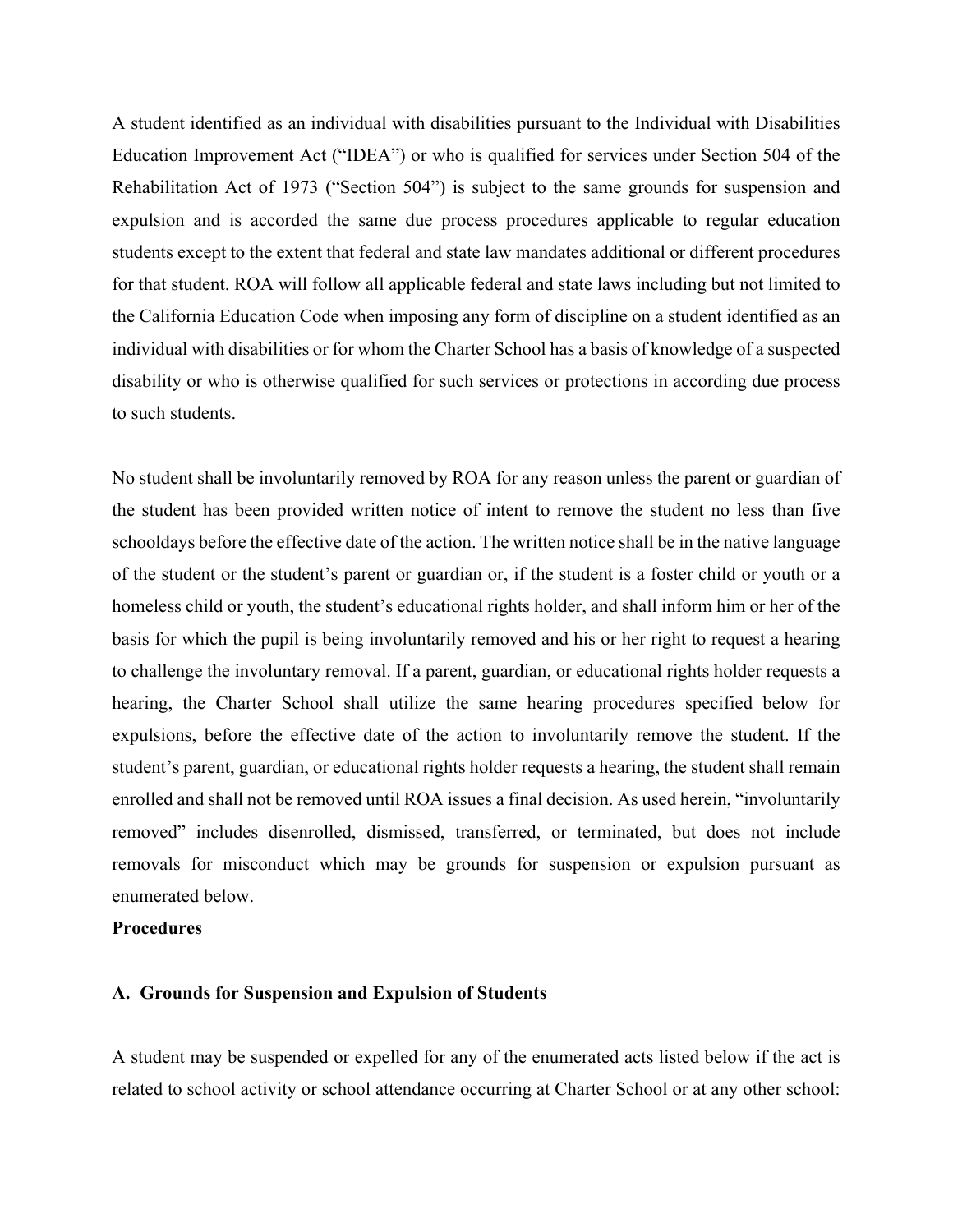(a) while on school grounds; (b) while going to or coming from school; (c) during the lunch period, whether on or off the school campus; (d) during, going to, or coming from a school-sponsored activity.

# **B. Enumerated Offenses**

- 1. Discretionary Suspension Offenses. Students may be suspended for any of the following acts when it is determined the pupil:
	- a) Caused, attempted to cause, or threatened to cause physical injury to another person.
	- b) Willfully used force or violence upon the person of another, except self-defense.
	- c) Unlawfully possessed, used, or otherwise furnished, or was under the influence of any controlled substance, as defined in Health and Safety Code Sections 11053- 11058, alcoholic beverage, or intoxicant of any kind.
	- d) Unlawfully offered, arranged, or negotiated to sell any controlled substance as defined in Health and Safety Code Sections 11053-11058, alcoholic beverage or intoxicant of any kind, and then sold, delivered or otherwise furnished to any person another liquid substance or material and represented same as controlled substance, alcoholic beverage or intoxicant.
	- e) Committed or attempted to commit robbery or extortion.
	- f) Caused or attempted to cause damage to school property or private property, which includes, but is not limited to, electronic files and databases.
	- g) Stole or attempted to steal school property or private property, which includes, but is not limited to, electronic files and databases.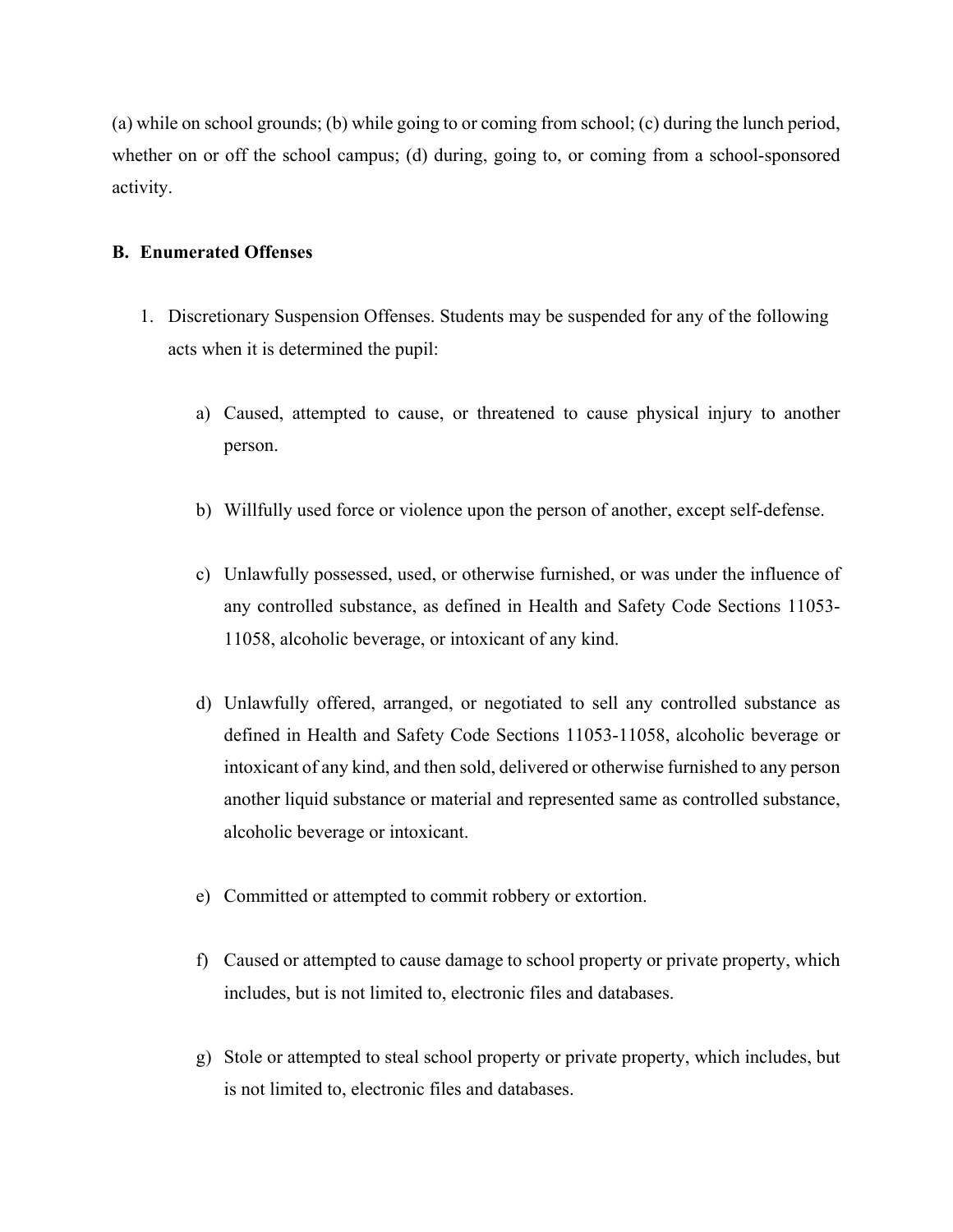- h) Possessed or used tobacco or products containing tobacco or nicotine products, including but not limited to cigars, cigarettes, miniature cigars, clove cigarettes, smokeless tobacco, snuff, chew packets and betel. This section does not prohibit the use of his or her own prescription products by a pupil.
- i) Committed an obscene act or engaged in habitual profanity or vulgarity.
- j) Unlawfully possessed or unlawfully offered, arranged, or negotiated to sell any drug paraphernalia, as defined in Health and Safety Code Section 11014.5.
- k) Disrupted school activities or otherwise willfully defied the valid authority of supervisors, Coaching Teachers, administrators, other school officials, or other school personnel engaged in the performance of their duties. This section shall apply to pupils in any of grades 4 to 12, inclusive.
- l) Knowingly received stolen school property or private property, which includes, but is not limited to, electronic files and databases.
- m) Possessed an imitation firearm, i.e.: a replica of a firearm that is so substantially similar in physical properties to an existing firearm as to lead a reasonable person to conclude that the replica is a firearm.
- n) Harassed, threatened, or intimidated a student who is a complaining witness or witness in a school disciplinary proceeding for the purpose of preventing that student from being a witness and/or retaliating against that student for being a witness.
- o) Unlawfully offered, arranged to sell, negotiated to sell, or sold the prescription drug Soma.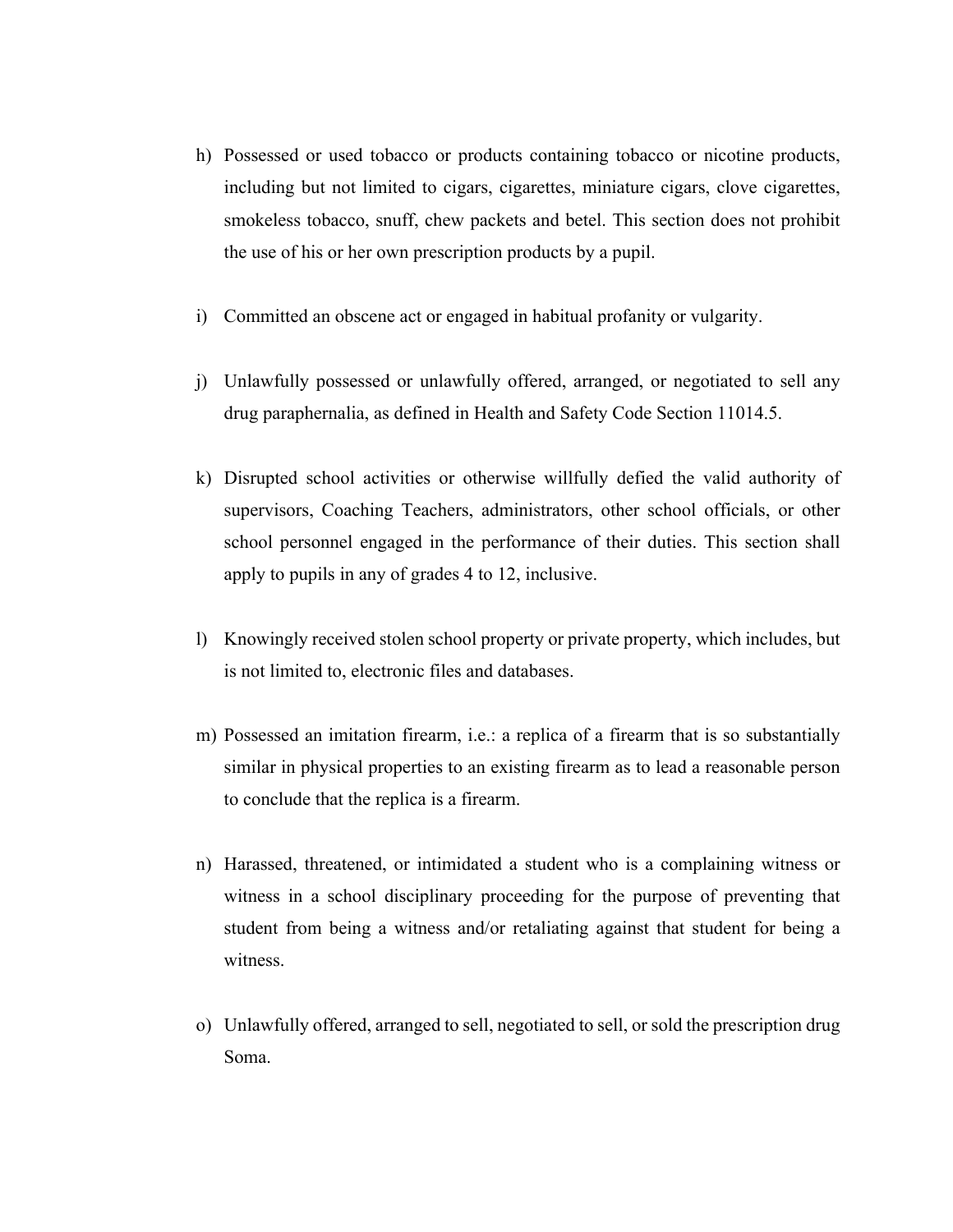- p) Engaged in, or attempted to engage in hazing. For the purposes of this subdivision, "hazing" means a method of initiation or preinitiation into a pupil organization or body, whether or not the organization or body is officially recognized by an educational institution, which is likely to cause serious bodily injury or personal degradation or disgrace resulting in physical or mental harm to a former, current, or prospective pupil. For purposes of this section, "hazing" does not include athletic events or school-sanctioned events.
- q) Made terroristic threats against school officials and/or school property, which includes, but is not limited to, electronic files and databases. For purposes of this section, "terroristic threat" shall include any statement, whether written or oral, by a person who willfully threatens to commit a crime which will result in death, great bodily injury to another person, or property damage in excess of one thousand dollars (\$1,000), with the specific intent that the statement is to be taken as a threat, even if there is no intent of actually carrying it out, which, on its face and under the circumstances in which it is made, is so unequivocal, unconditional, immediate, and specific as to convey to the person threatened, a gravity of purpose and an immediate prospect of execution of the threat, and thereby causes that person reasonably to be in sustained fear for his or her own safety or for his or her immediate family's safety, or for the protection of school property, which includes, but is not limited to, electronic files and databases, or the personal property of the person threatened or his or her immediate family.
- r) Committed sexual harassment, as defined in Education Code Section 212.5. For the purposes of this section, the conduct described in Section 212.5 must be considered by a reasonable person of the same gender as the victim to be sufficiently severe or pervasive to have a negative impact upon the individual's academic performance or to create an intimidating, hostile, or offensive educational environment. This section shall apply to pupils in any of grades 4 to 12, inclusive.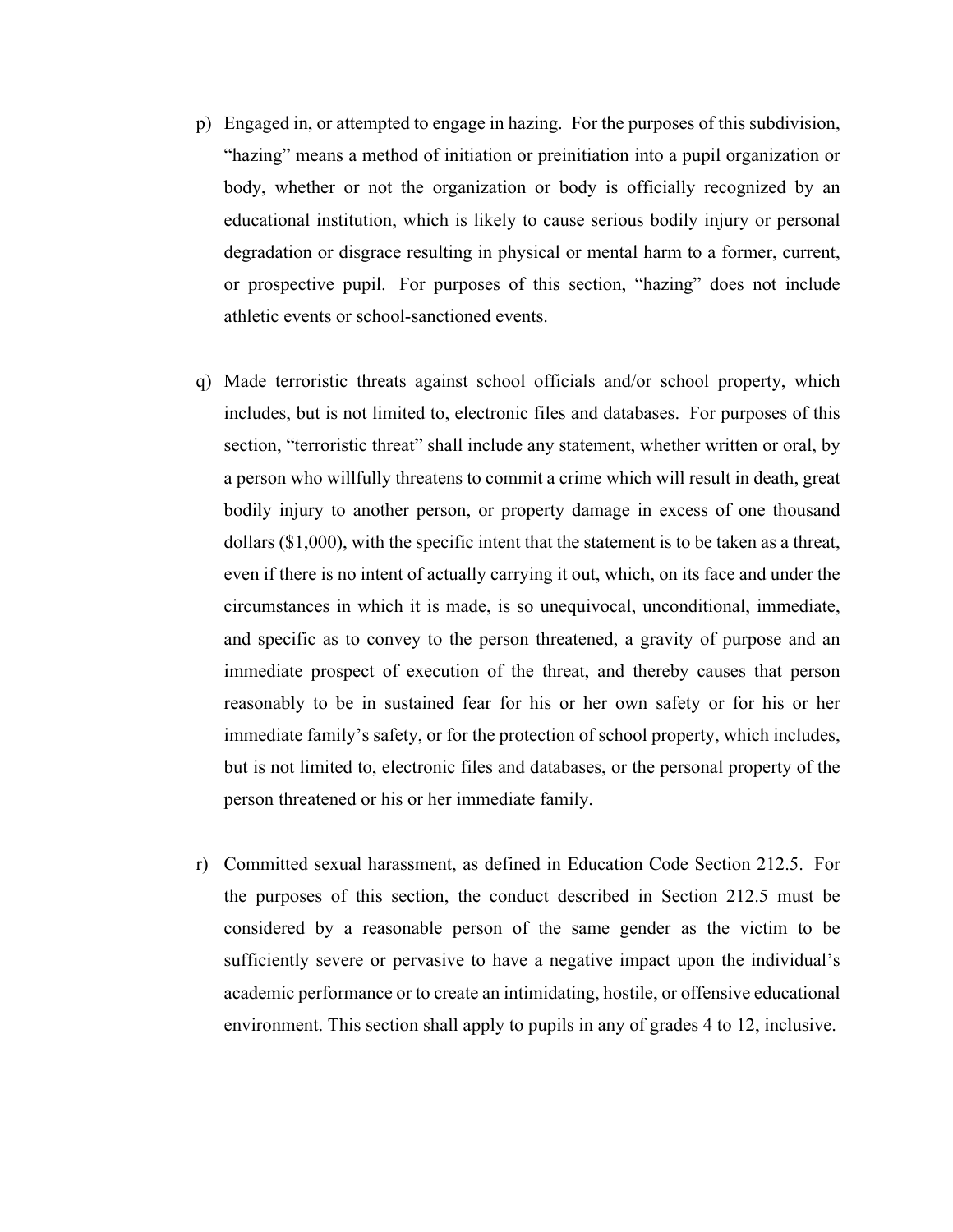- s) Caused, attempted to cause, threatened to cause or participated in an act of hate violence, as defined in subdivision (e) of Section 233 of the Education Code. This section shall apply to pupils in any of grades 4 to 12, inclusive.
- t) Intentionally harassed, threatened or intimidated school personnel or volunteers and/or a student or group of students to the extent of having the actual and reasonably expected effect of materially disrupting class work, creating substantial disorder and invading rights of either school personnel or volunteers and/or student(s) by creating an intimidating or hostile educational environment. This section shall apply to pupils in any of grades 4 to 12, inclusive.
- u) Engaged in an act of bullying, including, but not limited to, bullying committed by means of an electronic act.
	- 1) "Bullying" means any severe or pervasive physical or verbal act or conduct, including communications made in writing or by means of an electronic act, and including one or more acts committed by a student or group of students which would be deemed hate violence or harassment, threats, or intimidation, which are directed toward one or more students that has or can be reasonably predicted to have the effect of one or more of the following:
		- i. Placing a reasonable student (defined as a student, including, but is not limited to, a student with exceptional needs, who exercises average care, skill, and judgment in conduct for a person of his or her age, or for a person of his or her age with exceptional needs) or students in fear of harm to that student's or those students' person or property.
		- ii. Causing a reasonable student to experience a substantially detrimental effect on his or her physical or mental health.
		- iii. Causing a reasonable student to experience substantial interference with his or her academic performance.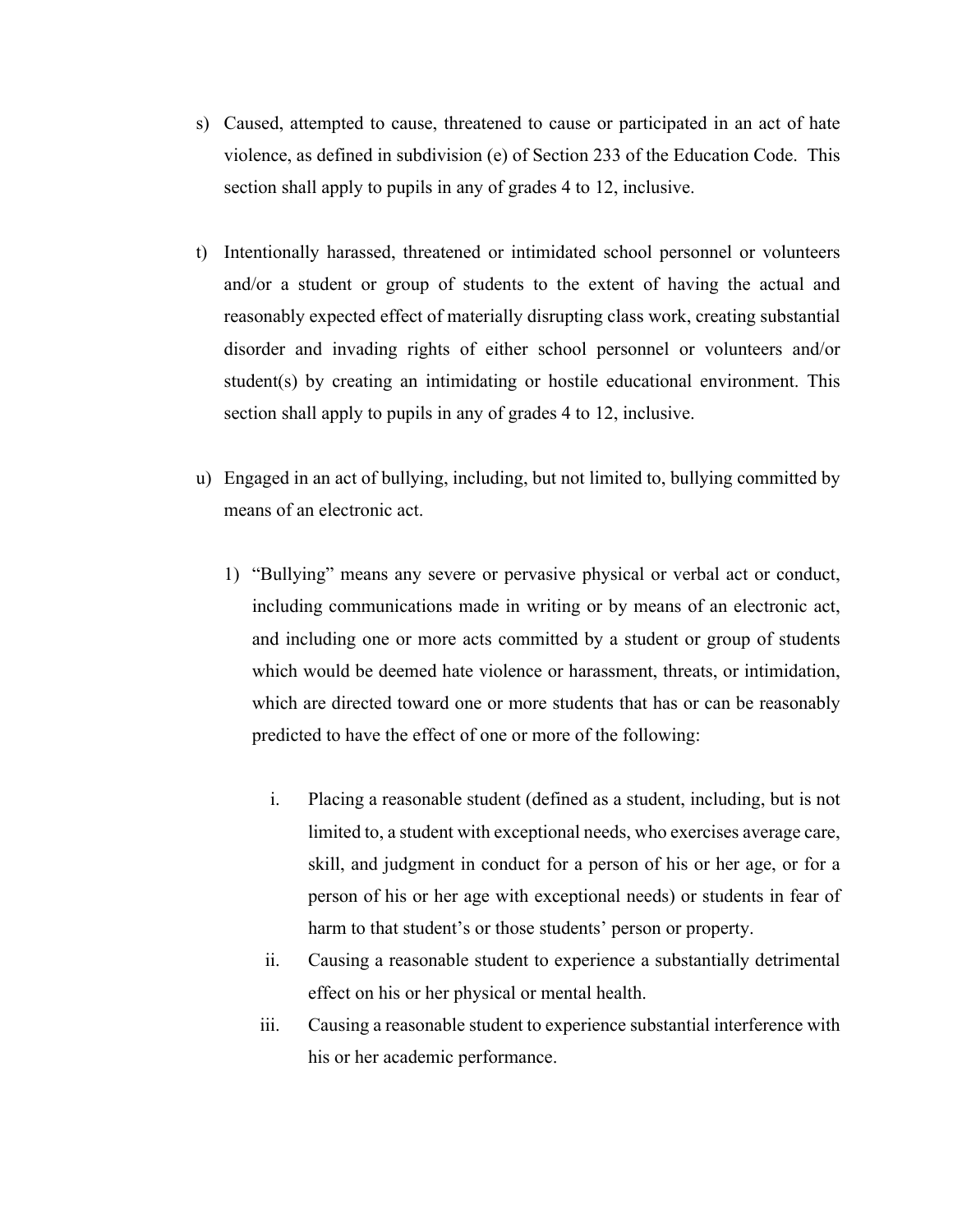- iv. Causing a reasonable student to experience substantial interference with his or her ability to participate in or benefit from the services, activities, or privileges provided by the Charter School.
- 2) "Electronic Act" means the creation or transmission originated on or off the schoolsite, by means of an electronic device, including, but not limited to, a telephone, wireless telephone, or other wireless communication device, computer, or pager, of a communication, including, but not limited to, any of the following:
	- i. A message, text, sound, video, or image.
	- ii. A post on a social network Internet Web site including, but not limited to:
		- (a) Posting to or creating a burn page. A "burn page" means an Internet Web site created for the purpose of having one or more of the effects as listed in subparagraph (1) above.
		- (b) Creating a credible impersonation of another actual pupil for the purpose of having one or more of the effects listed in subparagraph (1) above. "Credible impersonation" means to knowingly and without consent impersonate a pupil for the purpose of bullying the pupil and such that another pupil would reasonably believe, or has reasonably believed, that the pupil was or is the pupil who was impersonated.
		- (c) Creating a false profile for the purpose of having one or more of the effects listed in subparagraph (1) above. "False profile" means a profile of a fictitious pupil or a profile using the likeness or attributes of an actual pupil other than the pupil who created the false profile.
	- iii. An act of cyber sexual bullying.
		- (a) For purposes of this clause, "cyber sexual bullying" means the dissemination of, or the solicitation or incitement to disseminate, a photograph or other visual recording by a pupil to another pupil or to school personnel by means of an electronic act that has or can be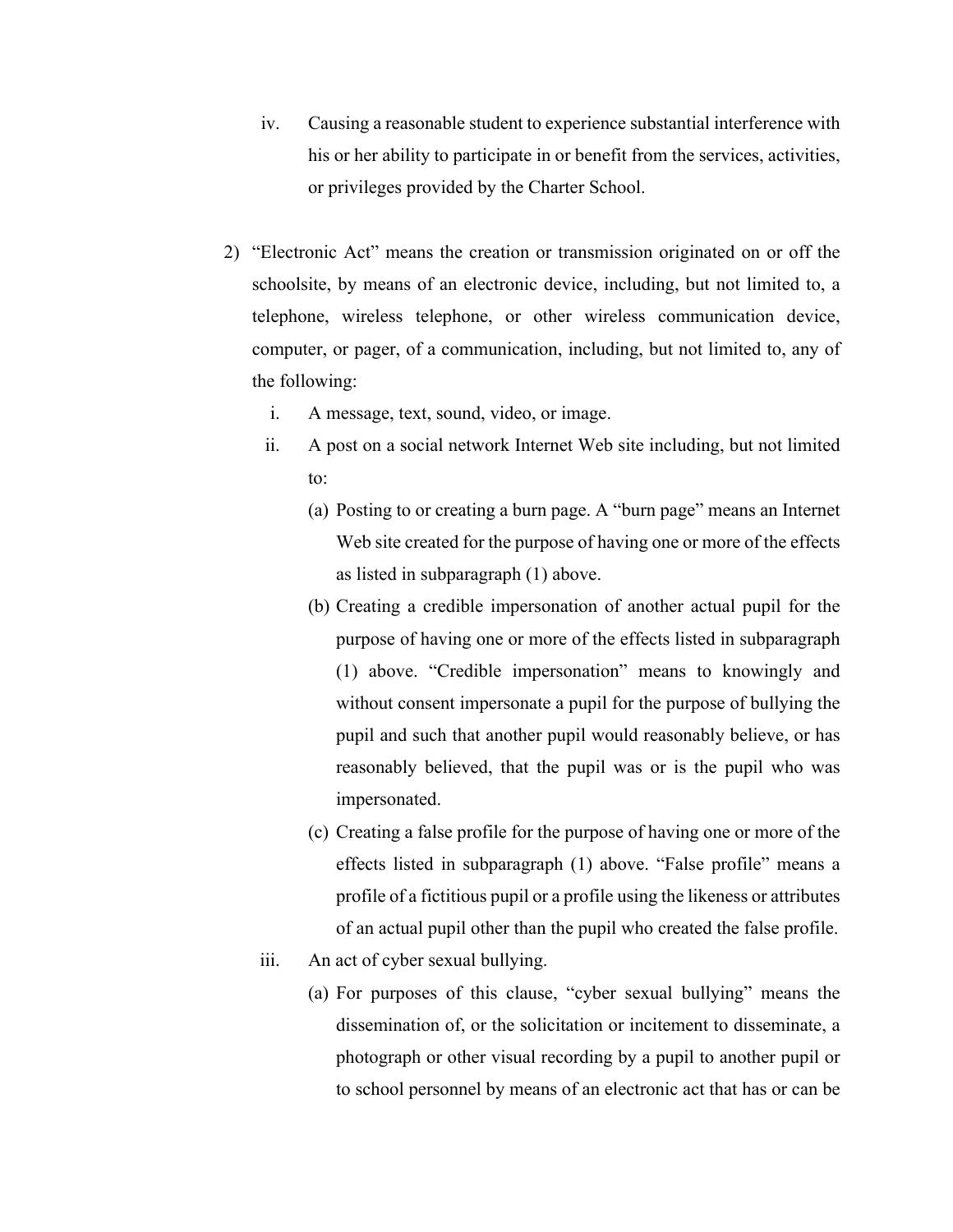reasonably predicted to have one or more of the effects described in subparagraphs (i) to (iv), inclusive, of paragraph (1). A photograph or other visual recording, as described above, shall include the depiction of a nude, semi-nude, or sexually explicit photograph or other visual recording of a minor where the minor is identifiable from the photograph, visual recording, or other electronic act.

- (b) For purposes of this clause, "cyber sexual bullying" does not include a depiction, portrayal, or image that has any serious literary, artistic, educational, political, or scientific value or that involves athletic events or school-sanctioned activities.
- 3) Notwithstanding subparagraphs (1) and (2) above, an electronic act shall not constitute pervasive conduct solely on the basis that it has been transmitted on the Internet or is currently posted on the Internet.
- v) A pupil who aids or abets, as defined in Section 31 of the Penal Code, the infliction or attempted infliction of physical injury to another person may be subject to suspension, but not expulsion, except that a pupil who has been adjudged by a juvenile court to have committed, as an aider and abettor, a crime of physical violence in which the victim suffered great bodily injury or serious bodily injury shall be subject to discipline pursuant to subdivision  $(1)(a)-(b)$ .
- w) Possessed, sold, or otherwise furnished any knife unless, in the case of possession of any object of this type, the student had obtained written permission to possess the item from a certificated school employee, with the Director or designee's concurrence.
- 2. Non-Discretionary Suspension Offenses: Students must be suspended and recommended for expulsion for any of the following acts when it is determined the pupil:
	- a) Possessed, sold, or otherwise furnished any firearm, explosive, or other dangerous object unless, in the case of possession of any object of this type, the students had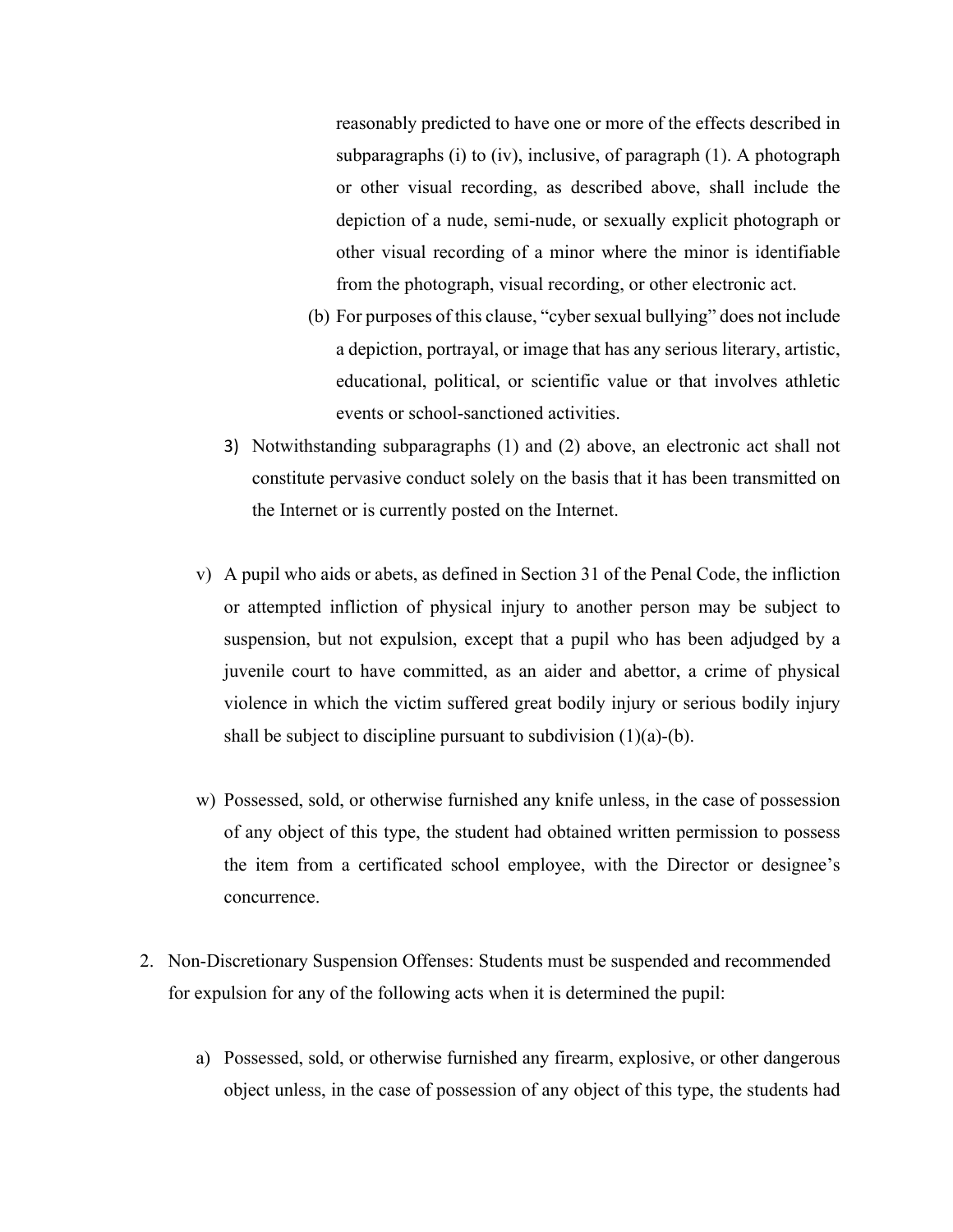obtained written permission to possess the item from a certificated school employee, with the Director or designee's concurrence.

- b) Brandishing a knife at another person.
- c) Unlawfully selling a controlled substance listed in Health and Safety Code Section 11053, *et seq.*
- d) Committing or attempting to commit a sexual assault or committing a sexual battery as defined in Education Code Section 48900(n).
- 3. Discretionary Expellable Offenses: Students may be recommended for expulsion for any of the following acts when it is determined the pupil:
	- a) Caused, attempted to cause, or threatened to cause physical injury to another person.
	- b) Willfully used force or violence upon the person of another, except self-defense.
	- c) Unlawfully possessed, used, or otherwise furnished, or was under the influence of any controlled substance, as defined in Health and Safety Code Sections 11053- 11058, alcoholic beverage, or intoxicant of any kind.
	- d) Unlawfully offered, arranged, or negotiated to sell any controlled substance as defined in Health and Safety Code Sections 11053-11058, alcoholic beverage or intoxicant of any kind, and then sold, delivered or otherwise furnished to any person another liquid substance or material and represented same as controlled substance, alcoholic beverage or intoxicant.
	- e) Committed or attempted to commit robbery or extortion.
	- f) Caused or attempted to cause damage to school property or private property, which includes, but is not limited to, electronic files and databases.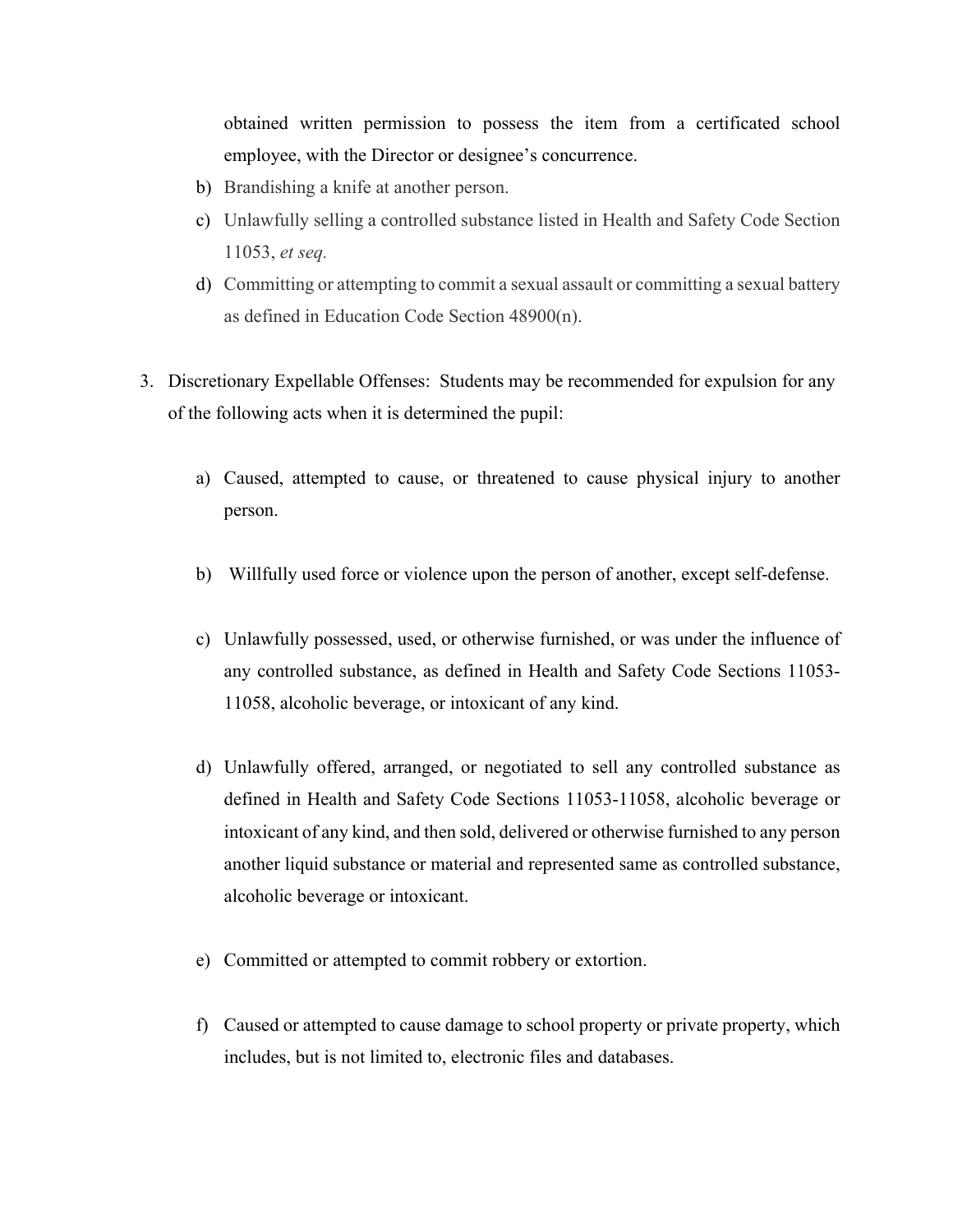- g) Stole or attempted to steal school property or private property, which includes, but is not limited to, electronic files and databases.
- h) Possessed or used tobacco or products containing tobacco or nicotine products, including but not limited to cigars, cigarettes, miniature cigars, clove cigarettes, smokeless tobacco, snuff, chew packets and betel. This section does not prohibit the use of his or her own prescription products by a pupil.
- i) Committed an obscene act or engaged in habitual profanity or vulgarity.
- j) Unlawfully possessed or unlawfully offered, arranged, or negotiated to sell any drug paraphernalia, as defined in Health and Safety Code Section 11014.5.
- k) Knowingly received stolen school property or private property, which includes, but is not limited to, electronic files and databases.
- l) Possessed an imitation firearm, i.e.: a replica of a firearm that is so substantially similar in physical properties to an existing firearm as to lead a reasonable person to conclude that the replica is a firearm.
- m) Harassed, threatened, or intimidated a student who is a complaining witness or witness in a school disciplinary proceeding for the purpose of preventing that student from being a witness and/or retaliating against that student for being a witness.
- n) Unlawfully offered, arranged to sell, negotiated to sell, or sold the prescription drug Soma.
- o) Engaged in, or attempted to engage in hazing. For the purposes of this subdivision, "hazing" means a method of initiation or preinitiation into a pupil organization or body, whether or not the organization or body is officially recognized by an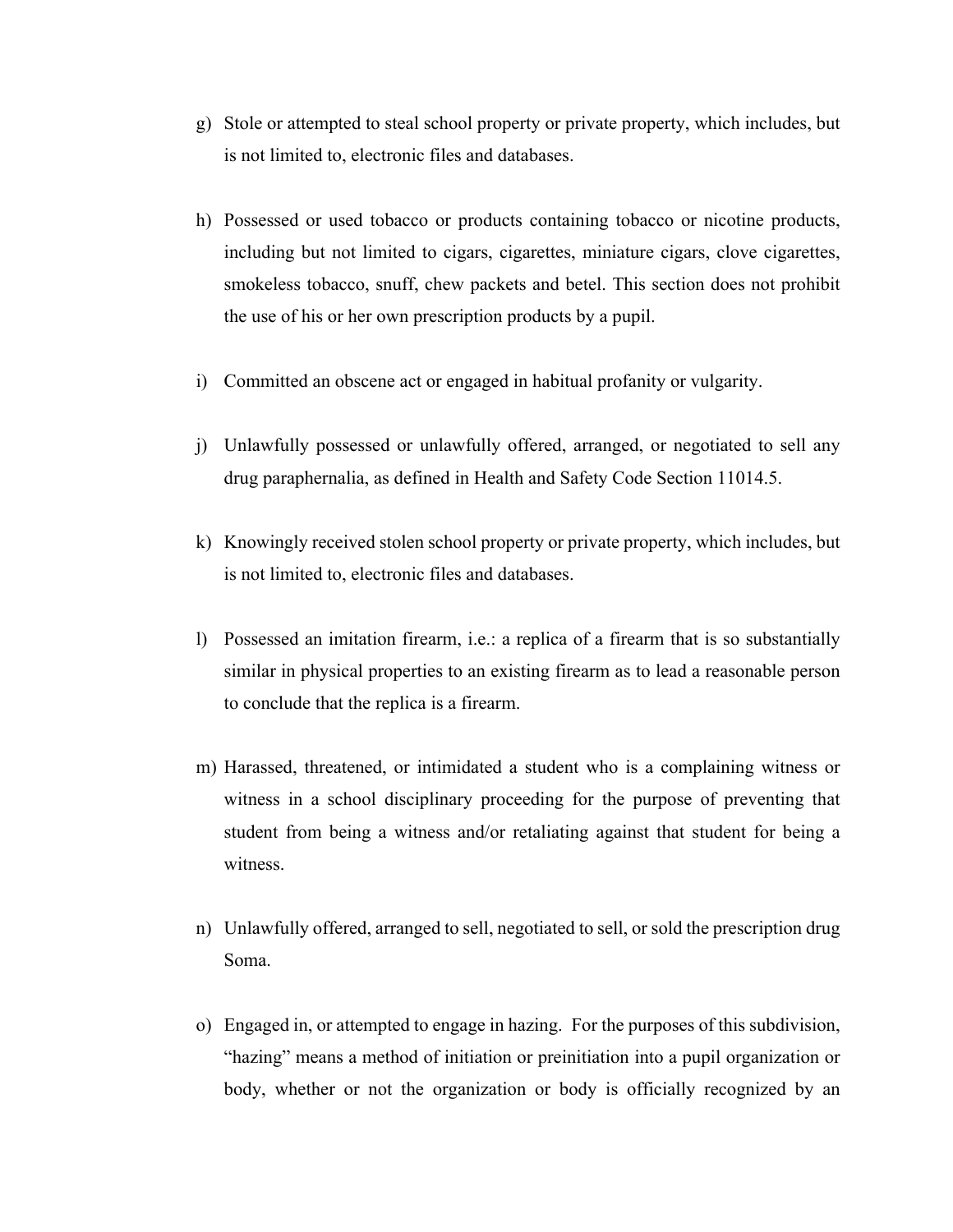educational institution, which is likely to cause serious bodily injury or personal degradation or disgrace resulting in physical or mental harm to a former, current, or prospective pupil. For purposes of this section, "hazing" does not include athletic events or school-sanctioned events.

- p) Made terroristic threats against school officials and/or school property, which includes, but is not limited to, electronic files and databases. For purposes of this section, "terroristic threat" shall include any statement, whether written or oral, by a person who willfully threatens to commit a crime which will result in death, great bodily injury to another person, or property damage in excess of one thousand dollars (\$1,000), with the specific intent that the statement is to be taken as a threat, even if there is no intent of actually carrying it out, which, on its face and under the circumstances in which it is made, is so unequivocal, unconditional, immediate, and specific as to convey to the person threatened, a gravity of purpose and an immediate prospect of execution of the threat, and thereby causes that person reasonably to be in sustained fear for his or her own safety or for his or her immediate family's safety, or for the protection of school property, which includes, but is not limited to, electronic files and databases, or the personal property of the person threatened or his or her immediate family.
- q) Committed sexual harassment, as defined in Education Code Section 212.5. For the purposes of this section, the conduct described in Section 212.5 must be considered by a reasonable person of the same gender as the victim to be sufficiently severe or pervasive to have a negative impact upon the individual's academic performance or to create an intimidating, hostile, or offensive educational environment. This section shall apply to pupils in any of grades 4 to 12, inclusive.
- r) Caused, attempted to cause, threatened to cause or participated in an act of hate violence, as defined in subdivision (e) of Section 233 of the Education Code. This section shall apply to pupils in any of grades 4 to 12, inclusive.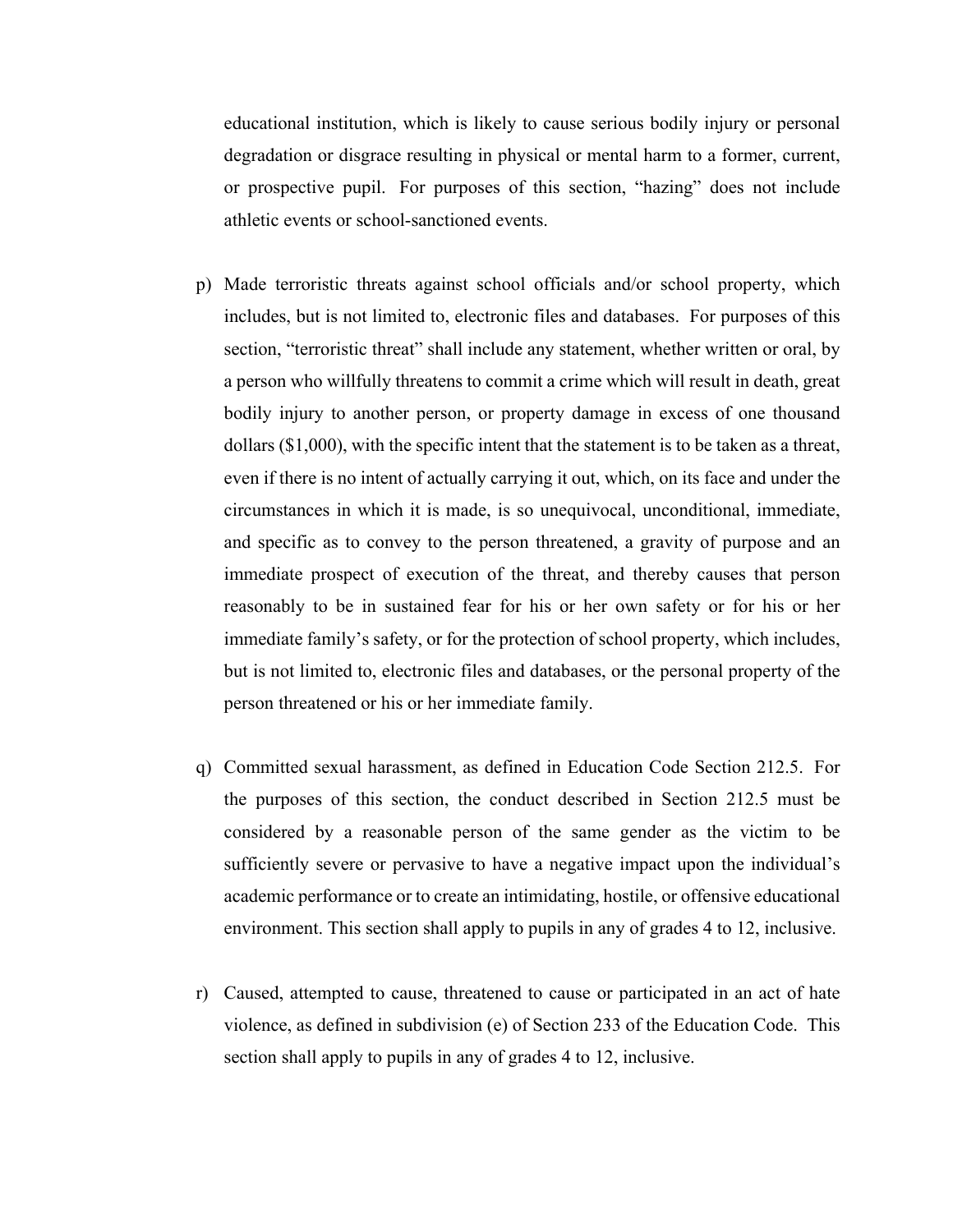- s) Intentionally harassed, threatened or intimidated school personnel or volunteers and/or a student or group of students to the extent of having the actual and reasonably expected effect of materially disrupting class work, creating substantial disorder and invading the rights of either school personnel or volunteers and/or student(s) rights by creating an intimidating or hostile educational environment. This section shall apply to pupils in any of grades 4 to 12, inclusive.
- t) Engaged in an act of bullying, including, but not limited to, bullying committed by means of an electronic act.
	- 1) "Bullying" means any severe or pervasive physical or verbal act or conduct, including communications made in writing or by means of an electronic act, and including one or more acts committed by a student or group of students which would be deemed hate violence or harassment, threats, or intimidation, which are directed toward one or more students that has or can be reasonably predicted to have the effect of one or more of the following:
		- i. Placing a reasonable student (defined as a student, including, but is not limited to, a student with exceptional needs, who exercises average care, skill, and judgment in conduct for a person of his or her age, or for a person of his or her age with exceptional needs) or students in fear of harm to that student's or those students' person or property.
		- ii. Causing a reasonable student to experience a substantially detrimental effect on his or her physical or mental health.
		- iii. Causing a reasonable student to experience substantial interference with his or her academic performance.
		- iv. Causing a reasonable student to experience substantial interference with his or her ability to participate in or benefit from the services, activities, or privileges provided by the Charter School.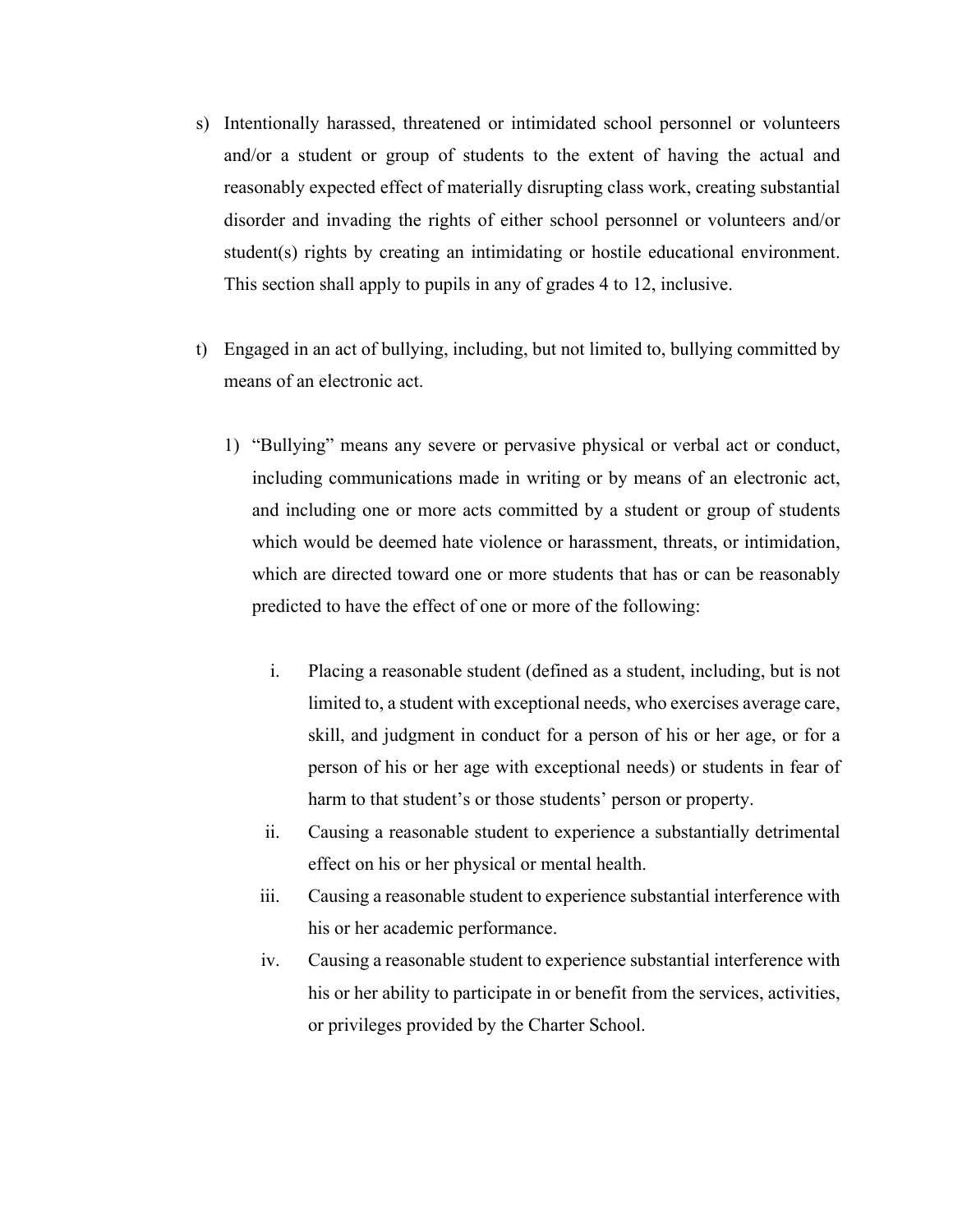- 2) "Electronic Act" means the creation or transmission originated on or off the schoolsite, by means of an electronic device, including, but not limited to, a telephone, wireless telephone, or other wireless communication device, computer, or pager, of a communication, including, but not limited to, any of the following:
	- i. A message, text, sound, video, or image.
	- ii. A post on a social network Internet Web site including, but not limited to:
		- (a) Posting to or creating a burn page. A "burn page" means an Internet Web site created for the purpose of having one or more of the effects as listed in subparagraph (1) above.
		- (b) Creating a credible impersonation of another actual pupil for the purpose of having one or more of the effects listed in subparagraph (1) above. "Credible impersonation" means to knowingly and without consent impersonate a pupil for the purpose of bullying the pupil and such that another pupil would reasonably believe, or has reasonably believed, that the pupil was or is the pupil who was impersonated.
		- (c) Creating a false profile for the purpose of having one or more of the effects listed in subparagraph (1) above. "False profile" means a profile of a fictitious pupil or a profile using the likeness or attributes of an actual pupil other than the pupil who created the false profile.
	- iii. An act of cyber sexual bullying.
		- (a) For purposes of this clause, "cyber sexual bullying" means the dissemination of, or the solicitation or incitement to disseminate, a photograph or other visual recording by a pupil to another pupil or to school personnel by means of an electronic act that has or can be reasonably predicted to have one or more of the effects described in subparagraphs (i) to (iv), inclusive, of paragraph (1). A photograph or other visual recording, as described above, shall include the depiction of a nude, semi-nude, or sexually explicit photograph or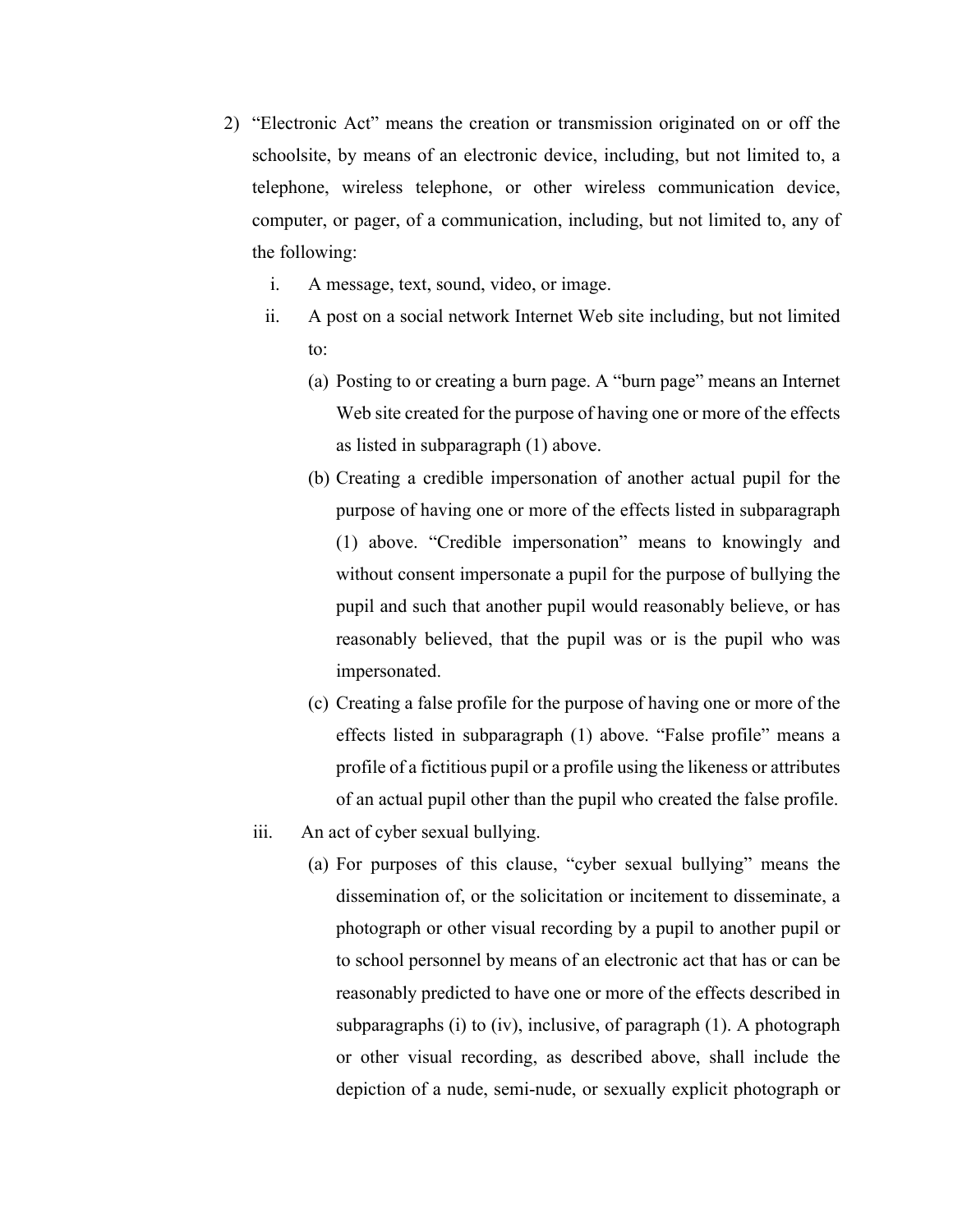other visual recording of a minor where the minor is identifiable from the photograph, visual recording, or other electronic act.

- (b) For purposes of this clause, "cyber sexual bullying" does not include a depiction, portrayal, or image that has any serious literary, artistic, educational, political, or scientific value or that involves athletic events or school-sanctioned activities.
- 3) Notwithstanding subparagraphs (1) and (2) above, an electronic act shall not constitute pervasive conduct solely on the basis that it has been transmitted on the Internet or is currently posted on the Internet.
- u) A pupil who aids or abets, as defined in Section 31 of the Penal Code, the infliction or attempted infliction of physical injury to another person may be subject to suspension, but not expulsion, except that a pupil who has been adjudged by a juvenile court to have committed, as an aider and abettor, a crime of physical violence in which the victim suffered great bodily injury or serious bodily injury shall be subject to discipline pursuant to subdivision (3)(a)-(b).
- v) Possessed, sold, or otherwise furnished any knife unless, in the case of possession of any object of this type, the student had obtained written permission to possess the item from a certificated school employee, with the Director or designee's concurrence.
- 4. Non-Discretionary Expellable Offenses: Students must be recommended for expulsion for any of the following acts when it is determined pursuant to the procedures below that the pupil:
	- a) Possessed, sold, or otherwise furnished any firearm, explosive, or other dangerous object unless, in the case of possession of any object of this type, the students had obtained written permission to possess the item from a certificated school employee, with the Director or designee's concurrence.
	- b) Brandishing a knife at another person.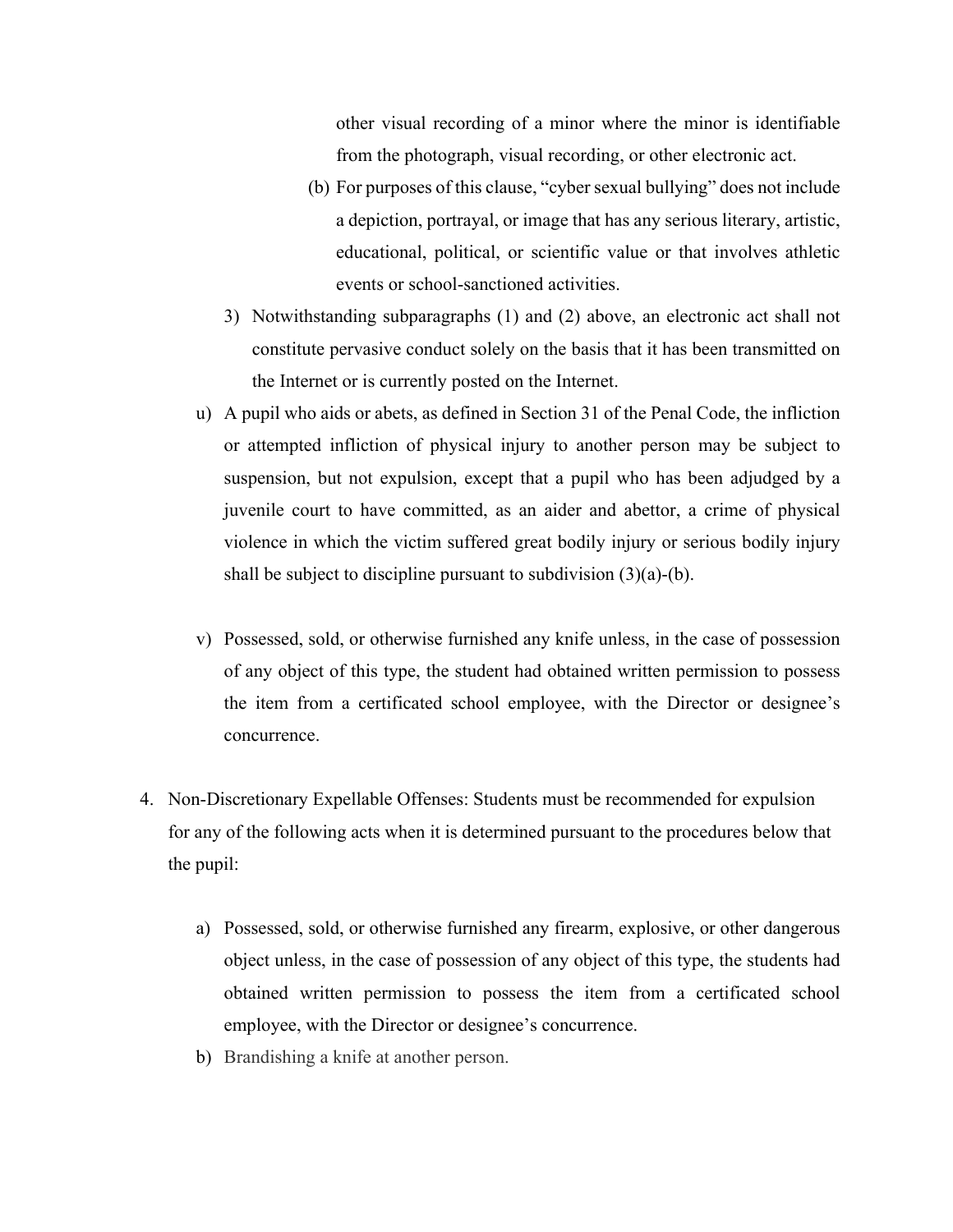- c) Unlawfully selling a controlled substance listed in Health and Safety Code Section 11053, *et seq.*
- d) Committing or attempting to commit a sexual assault or committing a sexual battery as defined in Education Code Section 48900(n).

If it is determined by the Administrative Panel and/or Board of Directors that a student has brought a firearm or destructive device, as defined in Section 921 of Title 18 of the United States Code, on to campus or to have possessed a firearm or dangerous device on campus, the student shall be expelled for one year, pursuant to the Federal Gun Free Schools Act of 1994. In such instances, the pupil shall be provided due process rights of notice and a hearing as required in this policy.

The term "firearm" means (A) any weapon (including a starter gun) which will or is designed to or may readily be converted to expel a projectile by the action of an explosive; (B) the frame or receiver of any such weapon; (C) any firearm muffler or firearm silencer; or (D) any destructive device. Such term does not include an antique firearm.

The term "destructive device" means (A) any explosive, incendiary, or poison gas, including but not limited to: (i) bomb, (ii) grenade, (iii) rocket having a propellant charge of more than four ounces, (iv) missile having an explosive or incendiary charge of more than one-quarter ounce, (v) mine, or (vi) device similar to any of the devices described in the preceding clauses.

## **C. Suspension Procedures**

Suspensions shall be initiated according to the following procedures:

# 1. Conference

Suspension shall be preceded, if possible, by a conference conducted by the Director or designee with the student and his or her parent and whenever practicable, the Coaching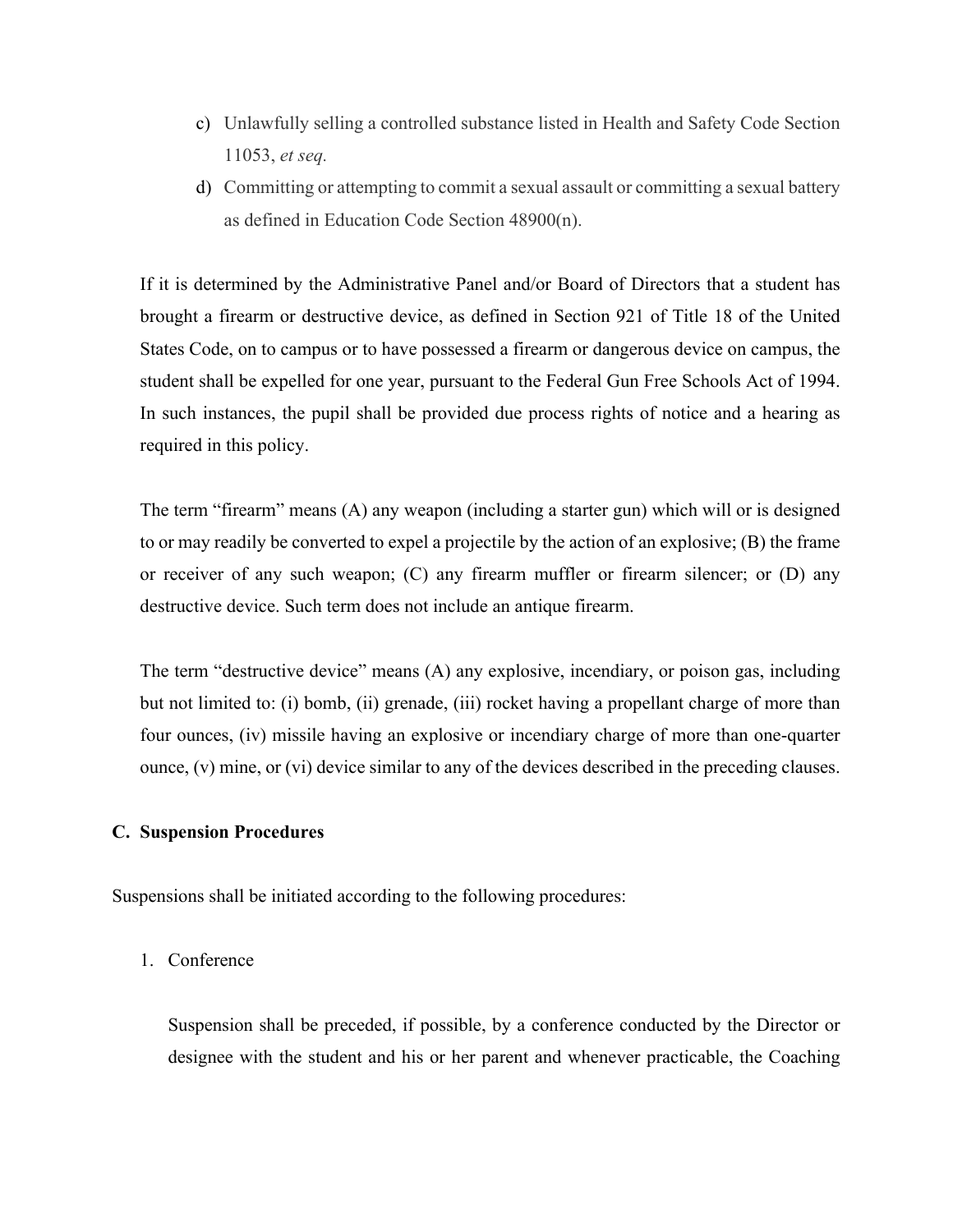Teacher, supervisor or Charter School employee who referred the student to the Director or designee.

The conference may be omitted if the Director or designee determines that an emergency situation exists. An "emergency situation" involves a clear and present danger to the lives, safety or health of students or school personnel. If a student is suspended without this conference, both the parent/guardian and student shall be notified of the student's right to return to school for the purpose of a conference.

At the conference, the pupil shall be informed of the reason for the disciplinary action and the evidence against him or her and shall be given the opportunity to present his or her version and evidence in his or her defense, in accordance with Education Code Section  $47605.6(b)(5)(J)(i)$ . This conference shall be held within two (2) school days, unless the pupil waives this right or is physically unable to attend for any reason including, but not limited to, incarceration or hospitalization. No penalties may be imposed on a pupil for failure of the pupil's parent or guardian to attend a conference with ROA's officials. Reinstatement of the suspended pupil shall not be contingent upon attendance by the pupil's parent or guardian at the conference.

2. Notice to Parents/Guardians

At the time of the suspension, a ROA administrator or designee shall make a reasonable effort to contact the parent/guardian by telephone or in person. Whenever a student is suspended, the parent/guardian shall be notified in writing of the suspension and the date of return following suspension. This notice shall state the specific offense committed by the student. In addition, the notice may also state the date and time when the students may return to school. If the ROA officials wish to ask the parent/guardian to confer regarding matters pertinent to the suspension, the notice may request that the parent/guardian respond to such requests without delay.

3. Suspension Time Limits/Recommendation for Expulsion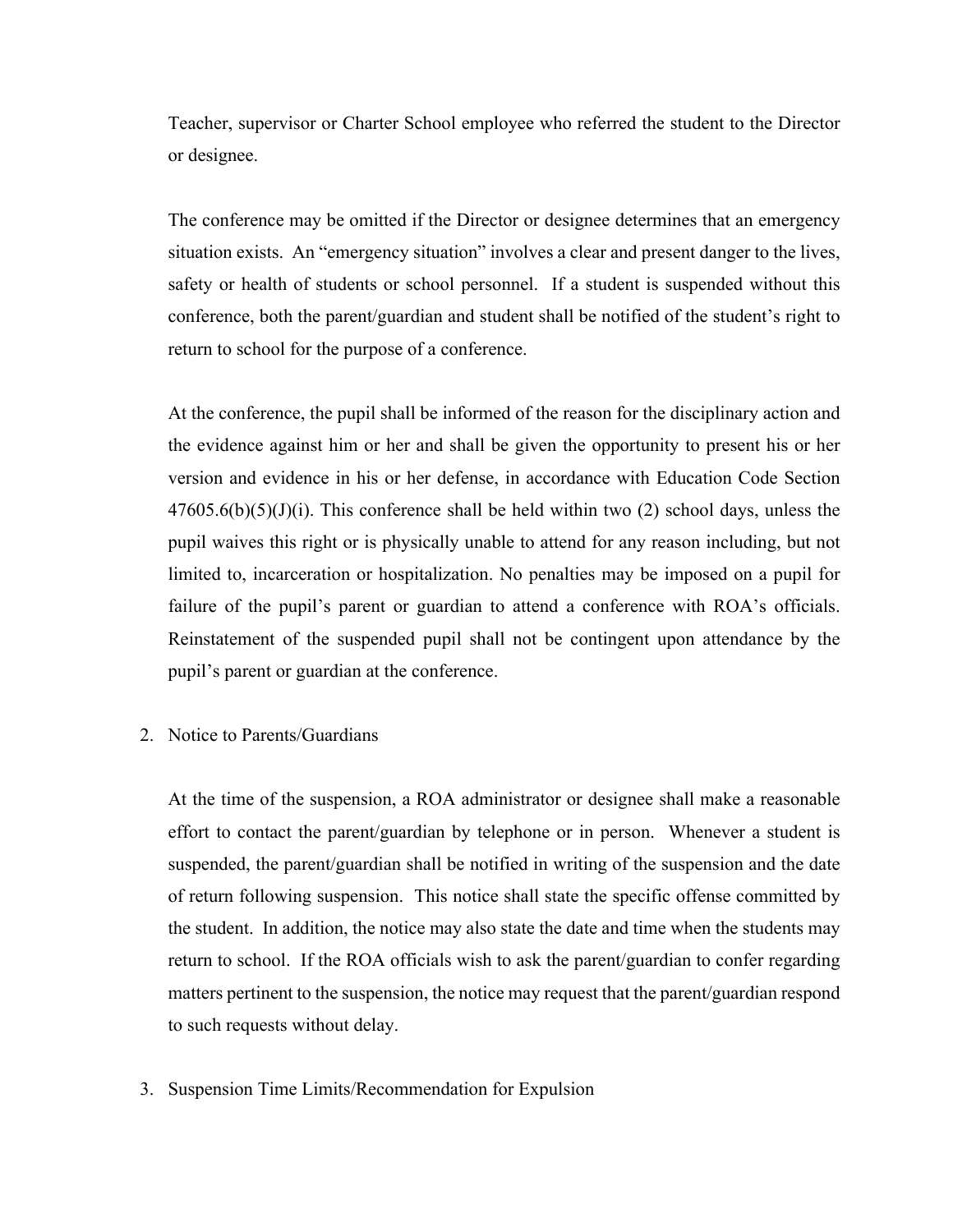Suspensions, when not including a recommendation for expulsion, shall not exceed five (5) consecutive school days per suspension. Upon a recommendation of expulsion by the Director or Director's designee, the pupil and the pupil's parent/guardian or representative will be invited to a conference to determine if the suspension for the pupil should be extended pending an expulsion hearing. In such instances when the Charter School has determined a suspension period shall be extended, such extension shall be made only after a conference is held with the pupil or the pupil's parents, unless the pupil and the pupil's parents fail to attend the conference.

This determination will be made by the Director or designee upon either of the following: 1) the pupil's presence will be disruptive to the education process; or 2) the pupil poses a threat or danger to others. Upon either determination, the pupil's suspension will be extended pending the results of an expulsion hearing.

# *D. Authority to Expel*

As required by Education Code Section  $47605.6(b)(5)(J)(ii)$ , students recommended for expulsion are entitled to a hearing adjudicated by a neutral officer to determine whether the student should be expelled. The procedures herein provide for such a hearing and the notice of said hearing, as required by law.

*A student may be expelled either by the neutral and impartial ROA Board of Directors following a hearing before it or by the ROA's Board of Directors upon the recommendation of a neutral and impartial Administrative Panel to be assigned by the Board of Directors as needed. The Administrative Panel should consist of at least three members who are certificated and neither a Coaching Teacher of the pupil nor a member of ROA's Board of Directors. Each entity shall be presided over by a designated neutral hearing chairperson. The Administrative Panel may recommend expulsion of any student found to have committed an expellable offense, and the Board of Directors shall make the final determination.*

#### *E. Expulsion Procedures*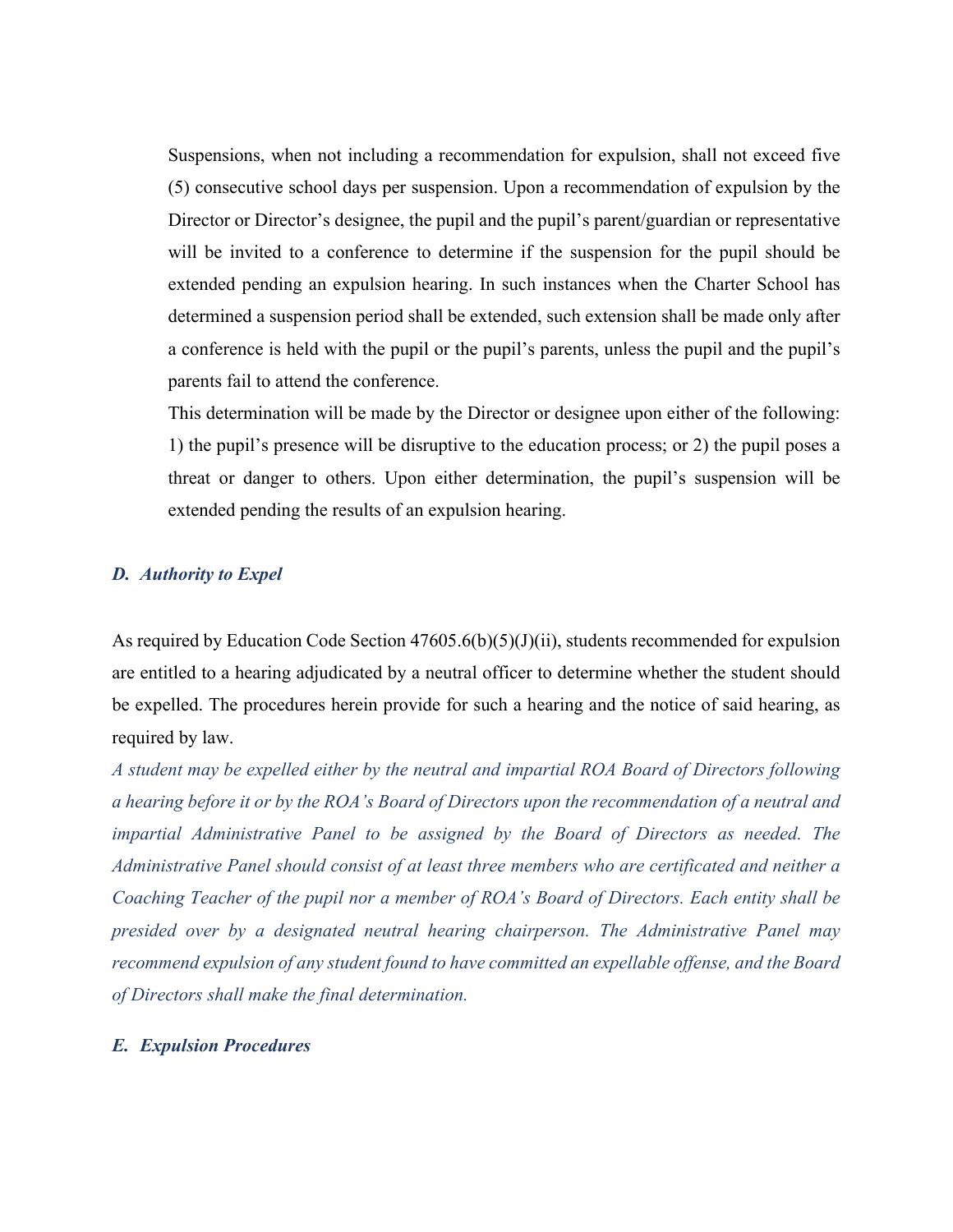Students recommended for expulsion are entitled to a hearing to determine whether the student should be expelled. Unless postponed for good cause, the hearing shall be held within thirty (30) school days after the Director or designee determines that the pupil has committed an expellable offense.

In the event an Administrative Panel hears the case, it will make a recommendation to the Board for a final decision whether to expel. The hearing shall be held in closed session (complying with all pupil confidentiality rules under FERPA) unless the pupil makes a written request for a public hearing in open session three (3) days prior to the date of the scheduled hearing.

Written notice of the hearing shall be forwarded to the student and the student's parent/guardian at least ten (10) calendar days before the date of the hearing. Upon mailing the notice, it shall be deemed served upon the pupil. The notice shall include:

- 1. The date and place of the hearing;
- 2. A statement of the specific facts, charges and offense upon which the proposed expulsion is based;
- 3. A copy of the Charter School's disciplinary rules which relate to the alleged violation;
- 4. Notification of the student's or parent/guardian's obligation to provide information about the student's status in charter school to any other district in which the student seeks enrollment;
- 5. The opportunity for the student and/or the student's parent/guardian to appear in person or to employ and be represented by counsel or a non-attorney advisor;
- 6. The right to inspect and obtain copies of all documents to be used at the hearing;
- 7. The opportunity to confront and question all witnesses who testify at the hearing; and
- 8. The opportunity to question all evidence presented and to present oral and documentary evidence on the student's behalf including witnesses.

# **F. Special Procedures for Expulsion Hearings Involving Sexual Assault or Battery Offenses**

ROA may, upon a finding of good cause, determine that the disclosure of either the identity of the witness or the testimony of that witness at the hearing, or both, would subject the witness to an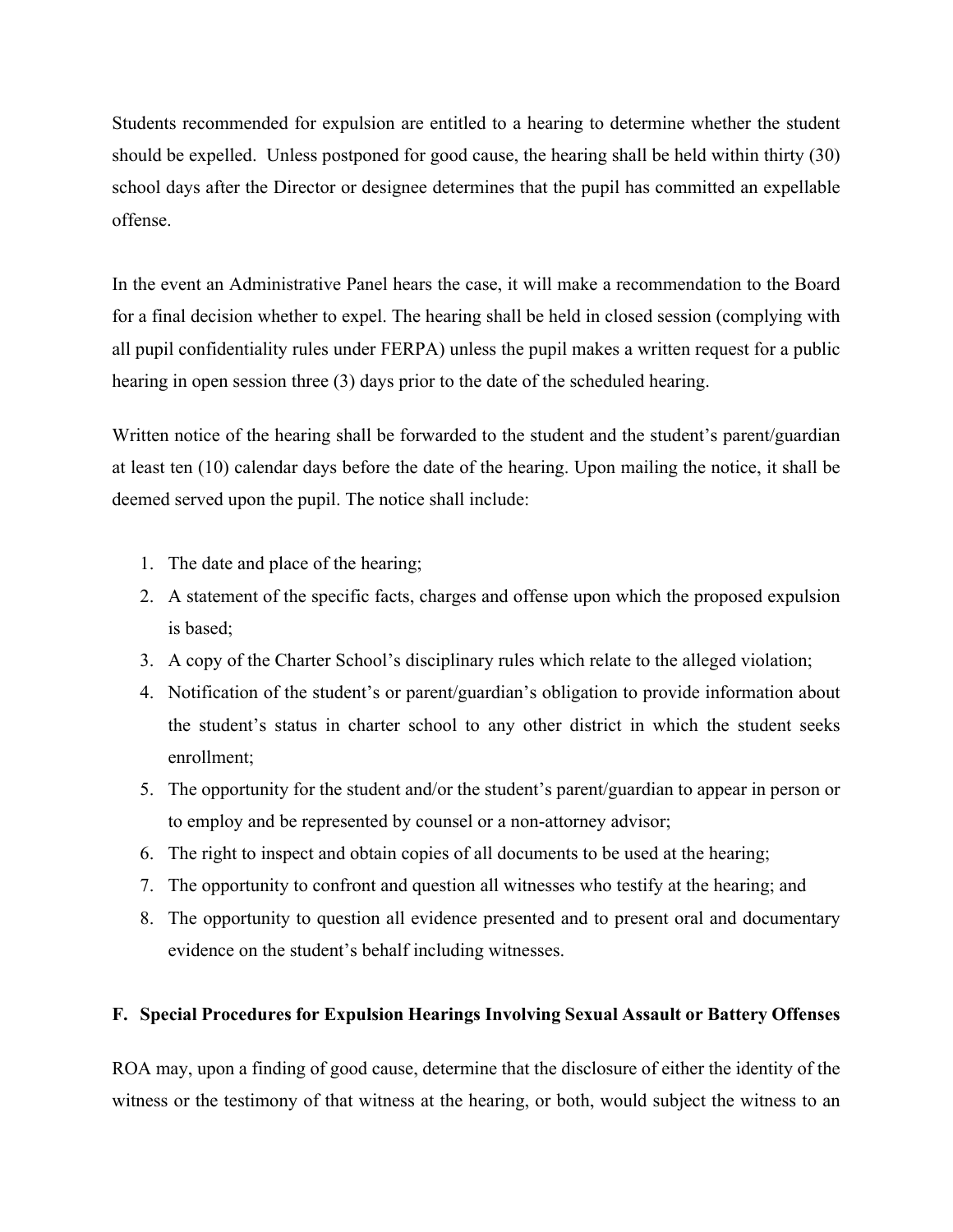unreasonable risk of psychological or physical harm. Upon this determination, the testimony of the witness may be presented at the hearing in the form of sworn declarations that shall be examined only by the ROA Board or the Administrative Panel. Copies of these sworn declarations, edited to delete the name and identity of the witness, shall be made available to the student.

- 1. The complaining witness in any sexual assault or battery case must be provided with a copy of the applicable disciplinary rules and advised of his/her right to (a) receive five days notice of his/her scheduled testimony, (b) have up to two (2) adult support persons of his/her choosing present in the hearing at the time he/she testifies, which may include a parent, guardian, or legal counsel, and (c) elect to have the hearing closed while testifying.
- 2. ROA must also provide the victim a room separate from the hearing room for the complaining witness' use prior to and during breaks in testimony.
- 3. At the discretion of the entity conducting the expulsion hearing, the complaining witness shall be allowed periods of relief from examination and cross-examination during which he or she may leave the hearing room.
- 4. The entity conducting the expulsion hearing may also arrange the seating within the hearing room to facilitate a less intimidating environment for the complaining witness.
- 5. The entity conducting the expulsion hearing may also limit time for taking the testimony of the complaining witness to the hours he/she is normally in school, if there is no good cause to take the testimony during other hours.
- 6. Prior to a complaining witness testifying, the support persons must be admonished that the hearing is confidential. Nothing in the law precludes the entity presiding over the hearing from removing a support person whom the presiding person finds is disrupting the hearing. The entity conducting the hearing may permit any one of the support persons for the complaining witness to accompany him or her to the witness stand.
- 7. If one or both of the support persons is also a witness, ROA must present evidence that the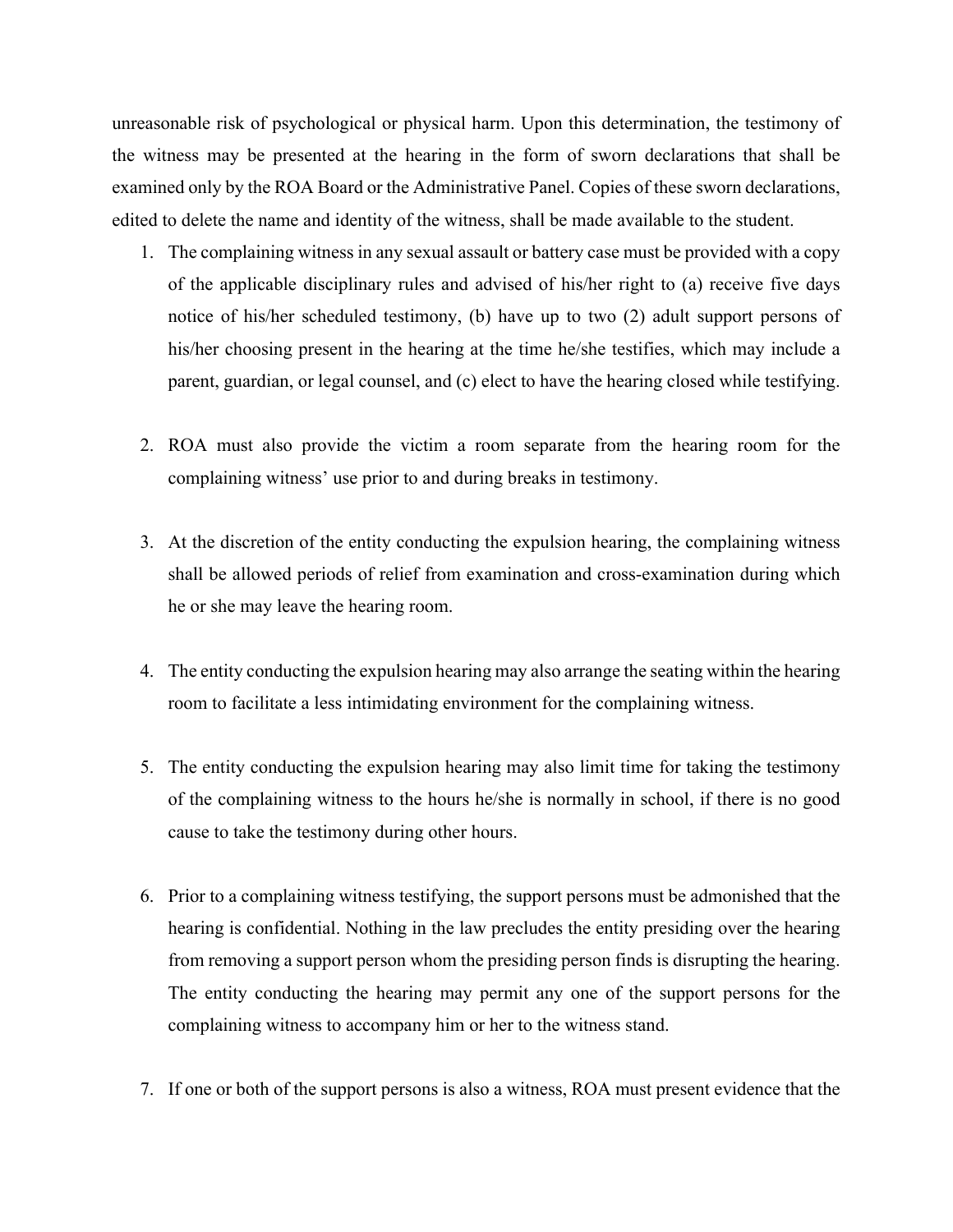witness' presence is both desired by the witness and will be helpful to ROA. The person presiding over the hearing shall permit the witness to stay unless it is established that there is a substantial risk that the testimony of the complaining witness would be influenced by the support person, in which case the presiding official shall admonish the support person or persons not to prompt, sway, or influence the witness in any way. Nothing shall preclude the presiding officer from exercising his or her discretion to remove a person from the hearing whom he or she believes is prompting, swaying, or influencing the witness.

- 8. The testimony of the support person shall be presented before the testimony of the complaining witness and the complaining witness shall be excluded from the courtroom during that testimony.
- 9. Especially for charges involving sexual assault or battery, if the hearing is to be conducted in public at the request of the student being expelled, the complaining witness shall have the right to have his/her testimony heard in a closed session when testifying at a public meeting would threaten serious psychological harm to the complaining witness and there are no alternative procedures to avoid the threatened harm. The alternative procedures may include videotaped depositions or contemporaneous examination in another place communicated to the hearing room by means of closed-circuit television.
- 10. Evidence of specific instances of a complaining witness' prior sexual conduct is presumed inadmissible and shall not be heard absent a determination by the entity conducting the hearing that extraordinary circumstances exist requiring the evidence be heard. Before such a determination regarding extraordinary circumstance can be made, the witness shall be provided notice and an opportunity to present opposition to the introduction of the evidence. In the hearing on the admissibility of the evidence, the complaining witness shall be entitled to be represented by a parent, legal counsel, or other support person. Reputation or opinion evidence regarding the sexual behavior of the complaining witness is not admissible for any purpose.

# *G. Record of Hearing*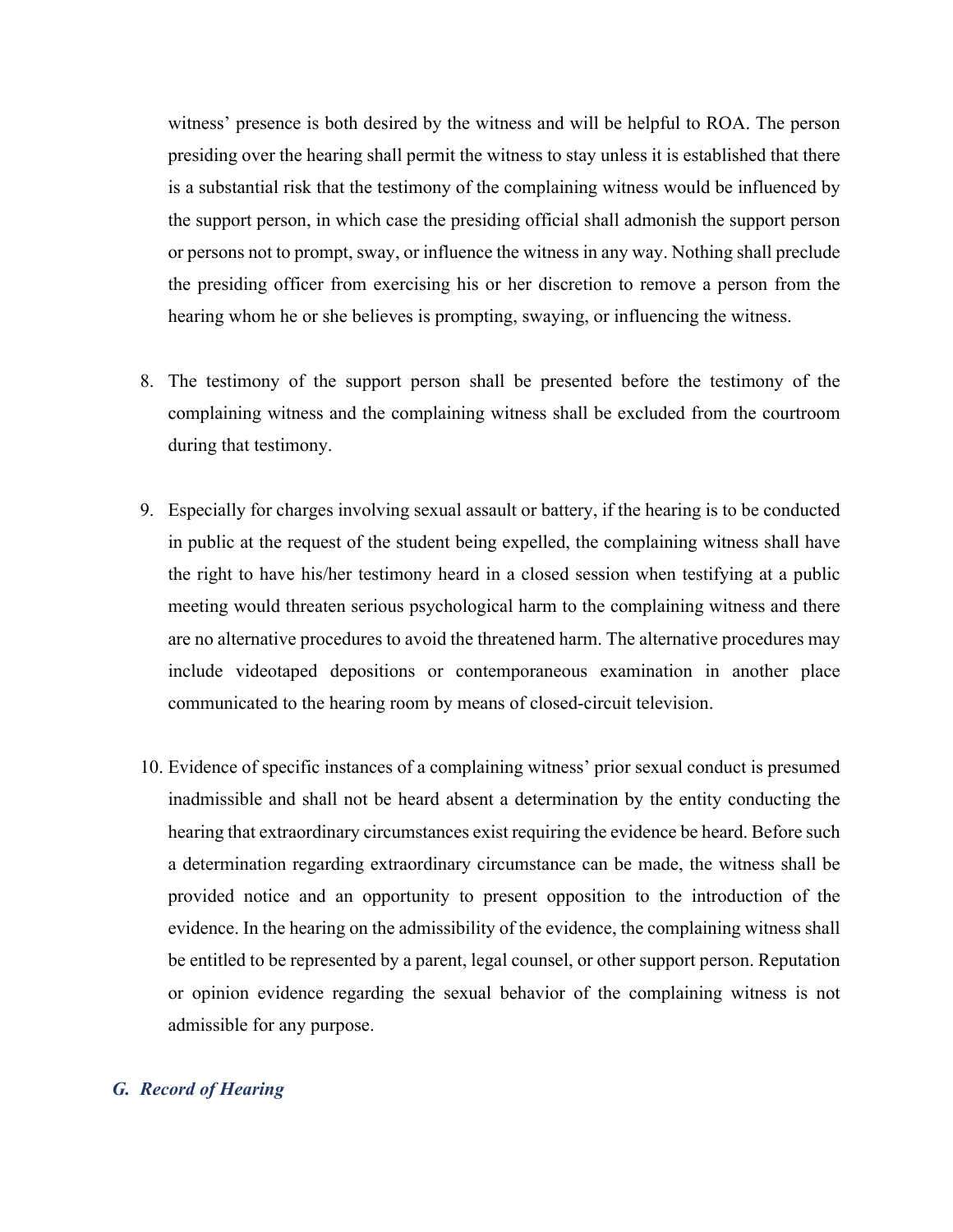A record of the hearing shall be made and may be maintained by any means, including electronic recording, as long as a reasonably accurate and complete written transcription of the proceedings can be made.

# *H. Presentation of Evidence*

While technical rules of evidence do not apply to an expulsion hearing, evidence may be admitted and used as proof only if it is the kind of evidence on which reasonable persons can rely in the conduct of serious affairs. A recommendation by the Administrative Panel to expel must be supported by substantial evidence that the student committed an expellable offense.

Finding of facts shall be based solely on the evidence at the hearing. While hearsay evidence is admissible, no decision shall be based solely on hearsay. Sworn declarations may be admitted as testimony from witnesses of whom the Board of Directors or Administrative Panel determines that disclosure of their identity or testimony at the hearing may subject them to an unreasonable risk of physical or psychological harm.

If, due to a written request by the expelled pupil, the hearing is held at a public meeting, and the charge is committing or attempting to commit a sexual assault or committing a sexual battery as defined in Education Code Section 48900, a complaining witness shall have the right to have his or her testimony heard in a session closed to the public.

The decision of the Administrative Panel shall be in the form of written findings of fact and a written recommendation to the Board of Directors, which will make a final determination regarding the expulsion. The final decision by the Board of Directors shall be made within ten (10) school days following the conclusion of the hearing. The decision of the Board of Directors is final.

If the Administrative Panel decides not to recommend expulsion, the pupil shall immediately be returned to his/her educational program.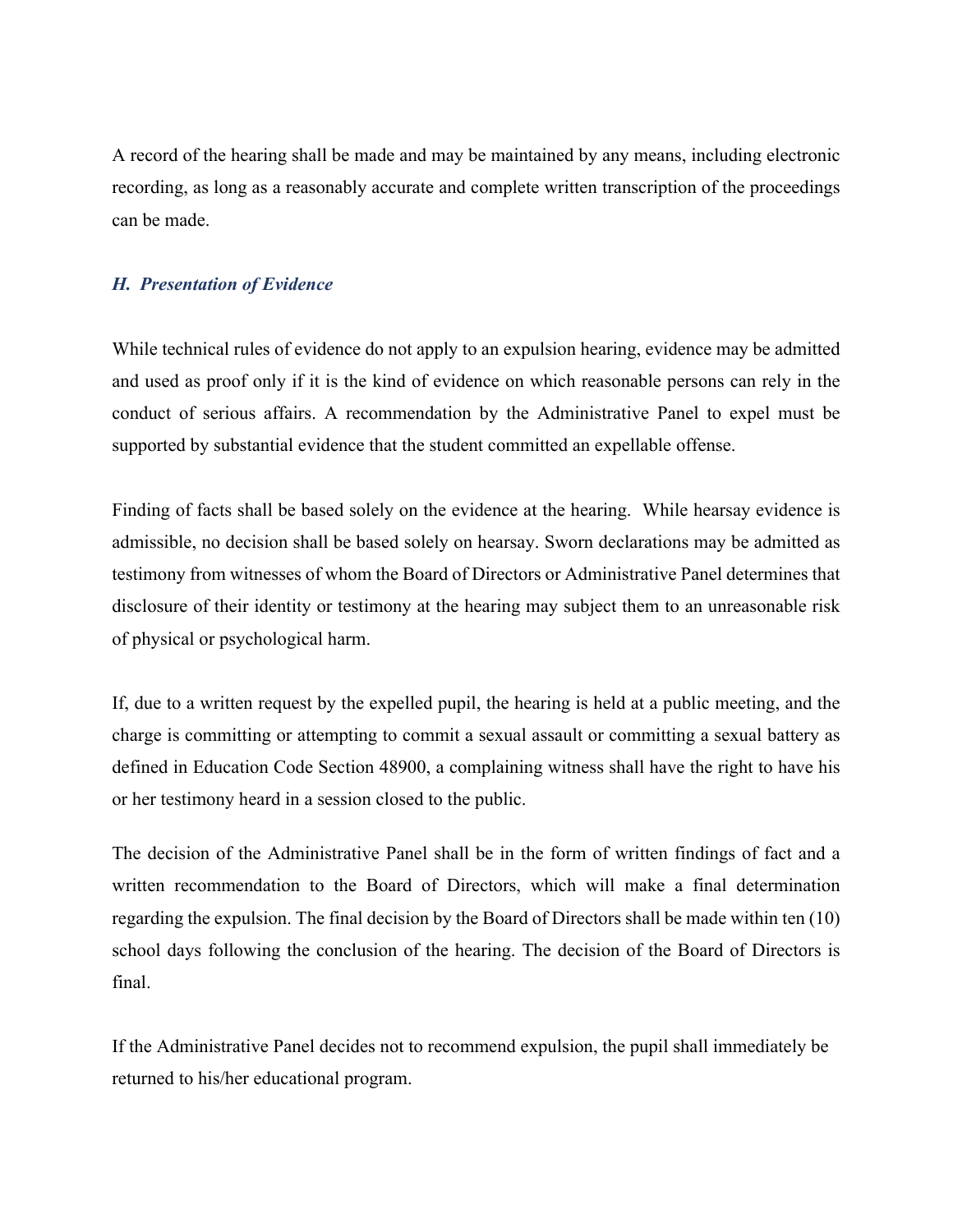# *I. Written Notice to Expel*

The Director or designee, following a decision of the Board of Directors to expel, shall send written notice of the decision to expel, including the Board of Directors' adopted findings of fact, to the student or parent/guardian. This notice shall also include the following:

- 1. The specific offense committed by the student
- 2. Notice of the student's or parent/guardian's obligation to inform any new district in which the student seeks to enroll of the student's status with the Charter School

The Director or designee shall send a copy of the written notice of the decision to expel to the County. This notice shall include the following:

- 1. The student's name; and
- 2. The specific expellable offense committed by the student.

If a pupil is expelled or leaves the Charter School without graduating or completing the school year for any reason, the Charter School shall notify the superintendent of the school district of the pupil's last known address within 30 days, and shall, upon request, provide that school district with a copy of the cumulative record of the pupil, including a transcript of grades or report card, and health information. Upon expulsion from the Charter School, students will attend school pursuant to the procedure of their district of residence pertaining to expelled students.

#### **J. Disciplinary Records**

The Charter School shall maintain records of all student suspensions and expulsions at ROA. Such records shall be made available to the authorizer upon request.

#### **K. No Right to Appeal**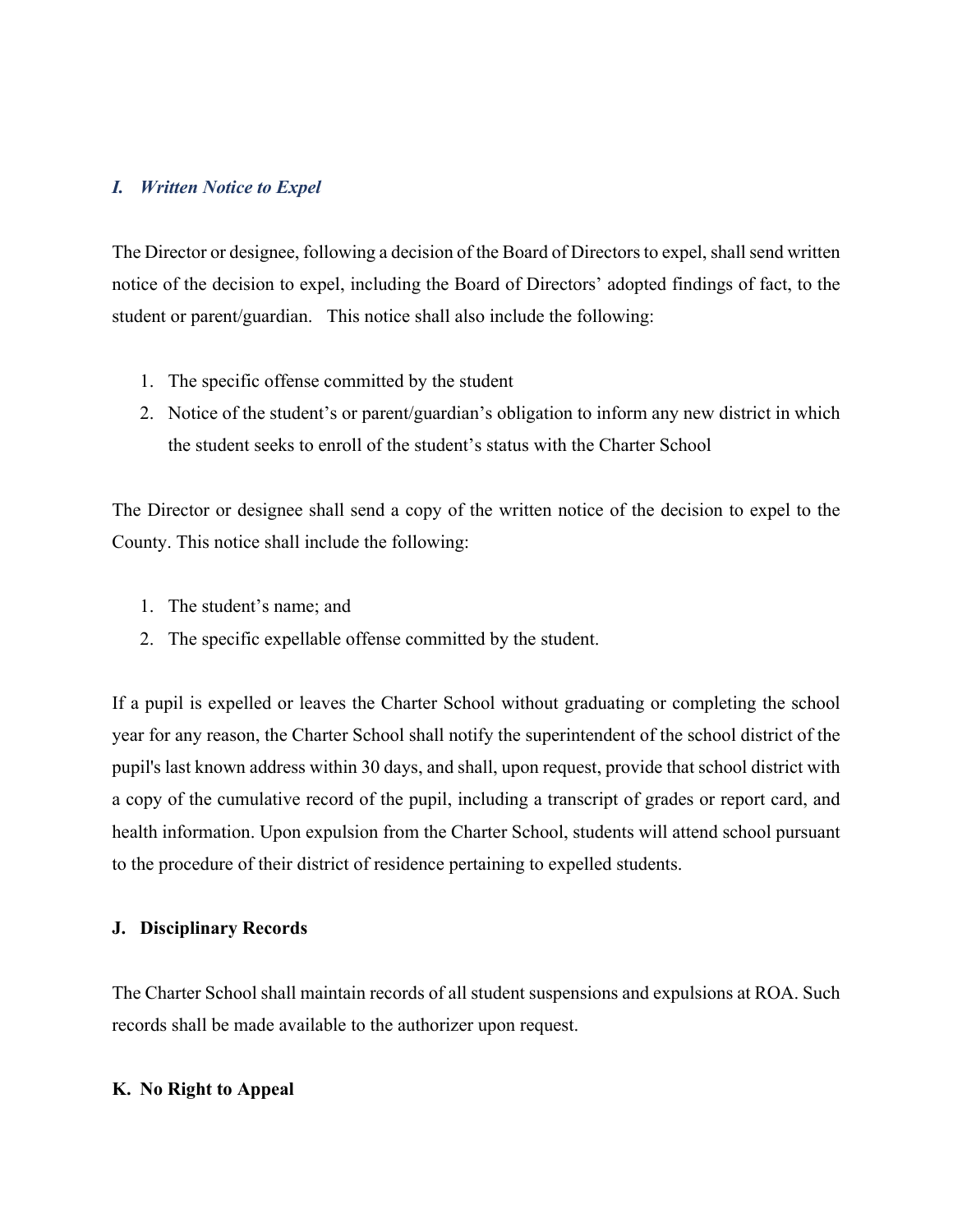Pupils who are expelled by the ROA's governing board may appeal that expulsion to the Ventura County Board of Education pursuant to the current VCBE Policies and Procedures within thirty (30) calendar days after the Charter School decision to expel the pupil. The Appeal may be filed by the pupil/parent/or guardian.

#### **L. Expelled Pupils/Alternative Education**

Parents/guardians of pupils who are expelled shall be responsible for seeking alternative education programs including, but not limited to, programs within the County or their school district of residence. ROA shall work cooperatively with parents/guardians as requested by parents/guardians or by the school district of residence to assist with locating alternative placements during expulsion.

# **M. Rehabilitation Plans**

Students who are expelled from ROA shall be given a rehabilitation plan upon expulsion as developed by the Board of Directors at the time of the expulsion order, which may include, but is not limited to, periodic review as well as assessment at the time of review for readmission. The rehabilitation plan should include a date not later than one year from the date of expulsion when the pupil may reapply to ROA for readmission.

#### **N. Readmission**

The decision to readmit a pupil or to admit a previously expelled pupil from another school district or charter school shall be in the sole discretion of the Board of Directors following a meeting with the Director or designee and the pupil and parent/guardian or representative to determine whether the pupil has successfully completed the rehabilitation plan and to determine whether the pupil poses a threat to others or will be disruptive to the school environment. The Director or designee shall make a recommendation to the Board of Directors following the meeting regarding his or her determination. The Board shall then make a final decision regarding readmission during the closed session of a public meeting, reporting out any action taken during closed session consistent with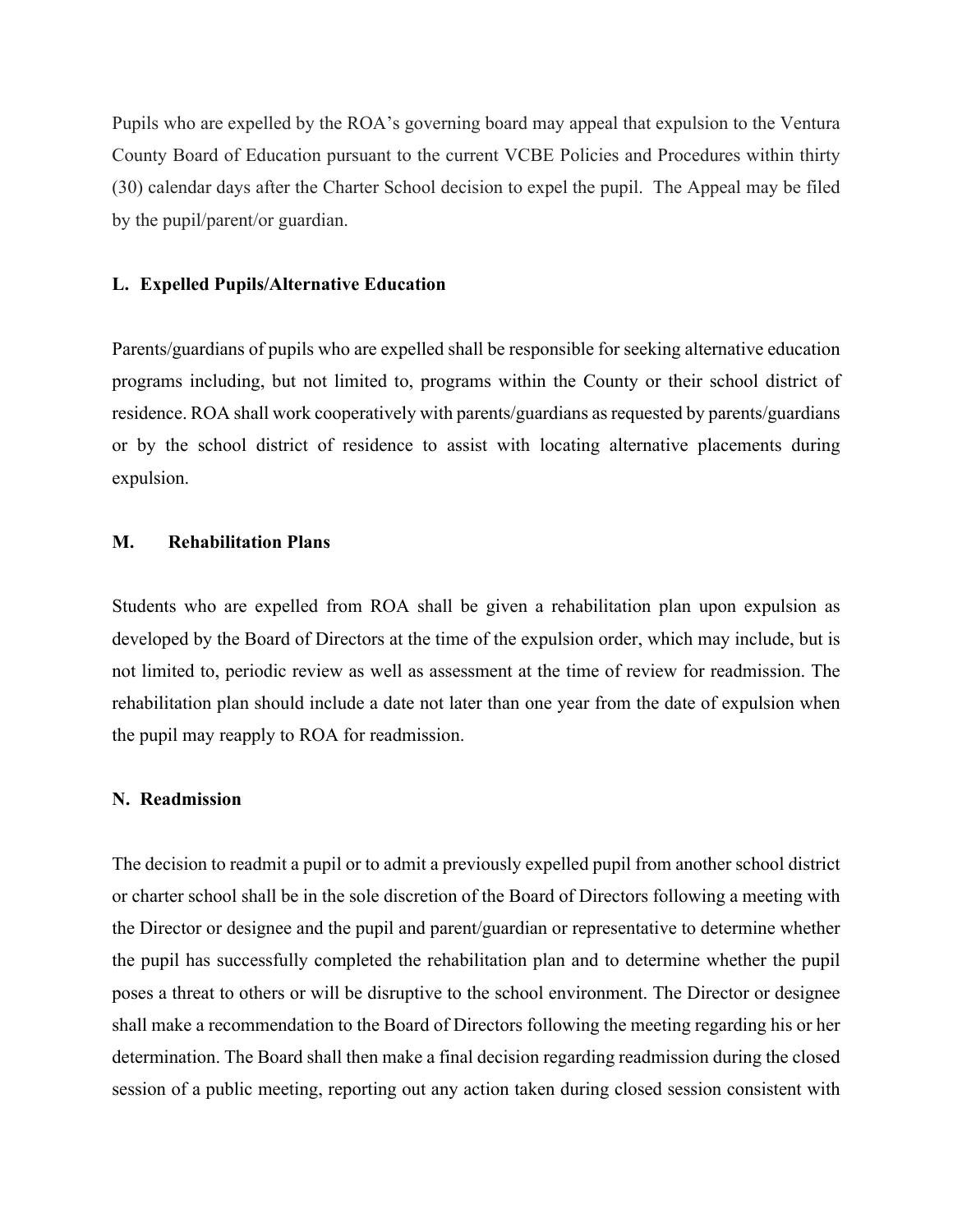the requirements of the Brown Act. The pupil's readmission is also contingent upon ROA's capacity at the time the student seeks readmission.

# **O. Notice to Teachers**

The Charter School shall notify teachers of each pupil who has engaged in or is reasonably suspected to have engaged in any of the acts listed in Education Code Section 49079 and the corresponding enumerated offenses set forth above.

# **P. Special Procedures for the Consideration of Suspension and Expulsion of Students with Disabilities**

1. Notification of SELPA

ROA shall immediately notify the SELPA and coordinate the procedures in this policy with the SELPA of the discipline of any student with a disability or student who ROA or the SELPA would be deemed to have knowledge that the student had a disability.

2. Services During Suspension

Students suspended for more than ten (10) school days in a school year shall continue to receive services so as to enable the student to continue to participate in the general education curriculum, although in another setting (which could constitute a change of placement and the student's IEP would reflect this change), and to progress toward meeting the goals set out in the child's IEP/504 Plan; and receive, as appropriate, a functional behavioral assessment and behavioral intervention services and modifications, that are designed to address the behavior violation so that it does not recur. These services may be provided in an interim alterative educational setting.

3. Procedural Safeguards/Manifestation Determination

Within ten (10) school days of a recommendation for expulsion or any decision to change the placement of a child with a disability because of a violation of a code of student conduct, ROA, the parent, and relevant members of the IEP/504 Team shall review all relevant information in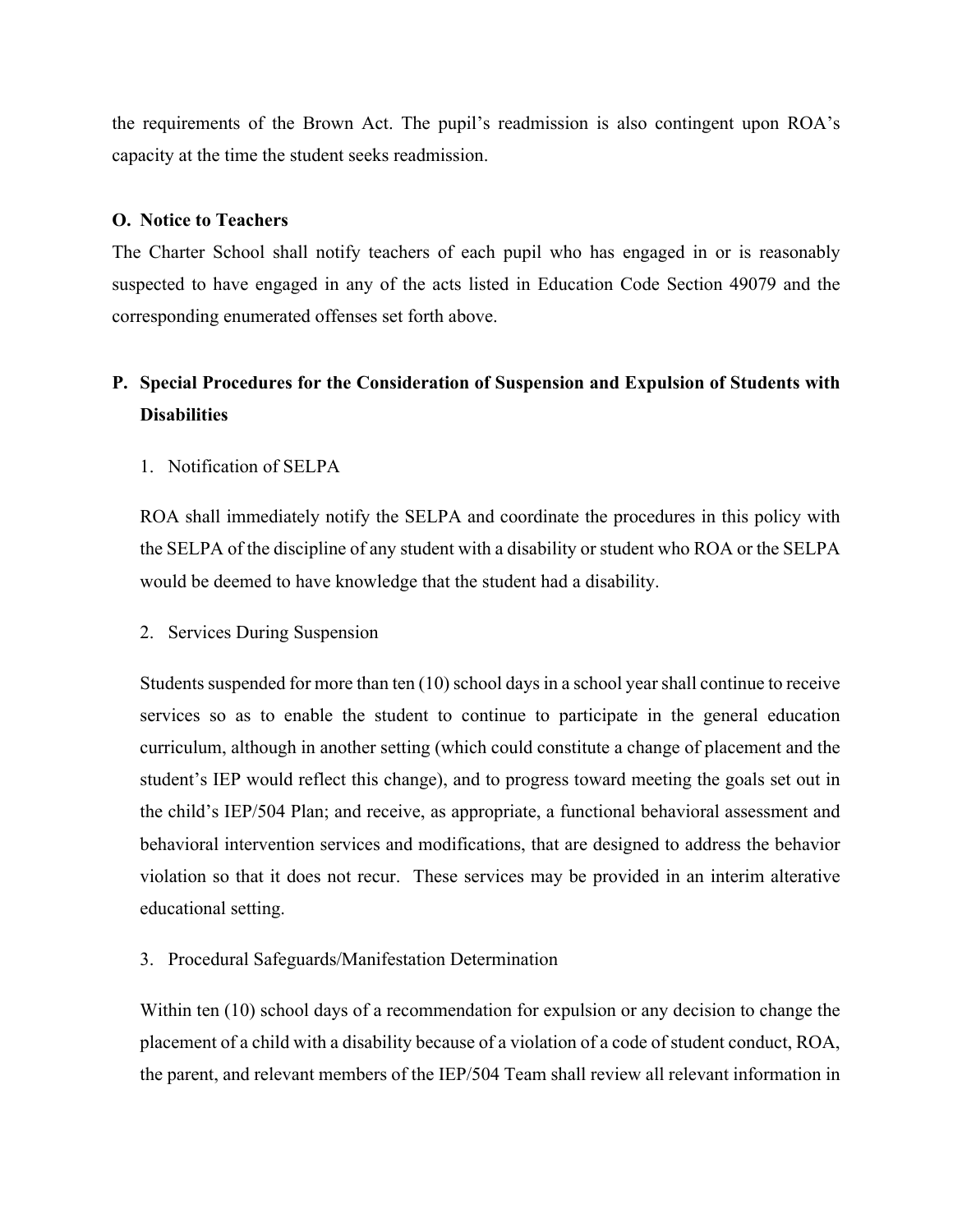the student's file, including the child's IEP/504 Plan, any teacher observations, and any relevant information provided by the parents to determine:

- a. If the conduct in question was caused by, or had a direct and substantial relationship to, the child's disability; or
- b. If the conduct in question was the direct result of the local educational agency's failure to implement the IEP/504 Plan.

If ROA, the parent, and relevant members of the IEP/504 Team determine that either of the above is applicable for the child, the conduct shall be determined to be a manifestation of the child's disability.

If ROA, the parent, and relevant members of the IEP/504 Team make the determination that the conduct was a manifestation of the child's disability, the IEP/504 Team shall:

- a. Conduct a functional behavioral assessment and implement a behavioral intervention plan for such child, provided that ROA had not conducted such assessment prior to such determination before the behavior that resulted in a change in placement;
- b. If a behavioral intervention plan has been developed, review the behavioral intervention plan if the child already has such a behavioral intervention plan, and modify it, as necessary, to address the behavior; and
- c. Return the child to the placement from which the child was removed, unless the parent and ROA agree to a change of placement as part of the modification of the behavioral intervention plan.

If ROA, the parent, and relevant members of the IEP/504 Team determine that the behavior was not a manifestation of the student's disability and that the conduct in question was not a direct result of the failure to implement the IEP/504 Plan, then ROA may apply the relevant disciplinary procedures to children with disabilities in the same manner and for the same duration as the procedures would be applied to students without disabilities.

4. Due Process Appeals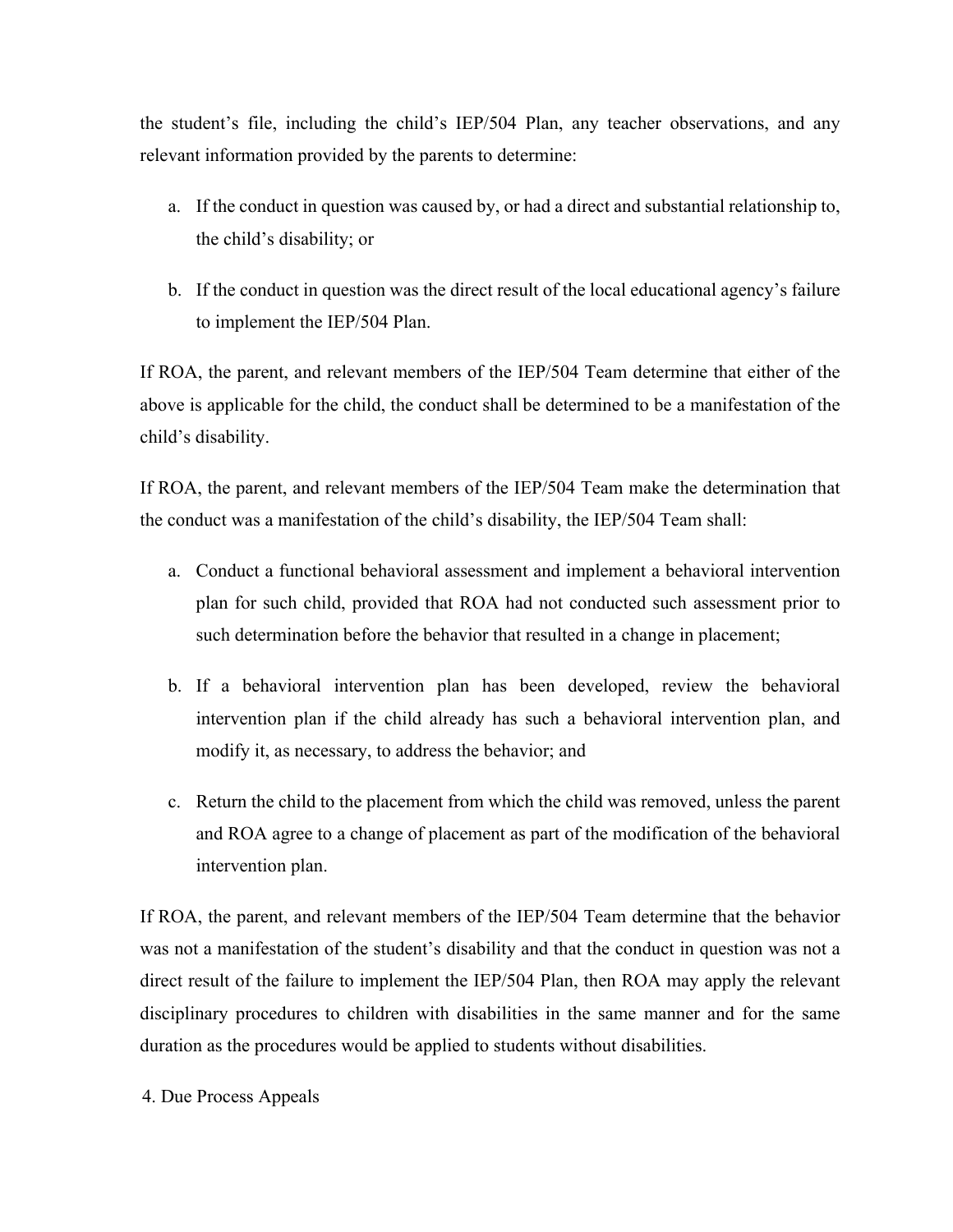The parent of a child with a disability who disagrees with any decision regarding placement, or the manifestation determination, or ROA believes that maintaining the current placement of the child is substantially likely to result in injury to the child or to others, may request an expedited administrative hearing through the Special Education Unit of the Office of Administrative Hearings or by utilizing the dispute provisions of the 504 Policy and Procedures.

When an appeal relating to the placement of the student or the manifestation determination has been requested by either the parent or ROA, the student shall remain in the interim alternative educational setting pending the decision of the hearing officer in accordance with state and federal law, including 20 U.S.C. Section 1415(k), until the expiration of the forty-five (45) day time period provided for in an interim alternative educational setting, unless the parent and ROA agree otherwise.

In accordance with 20 U.S.C. Section  $1415(k)(3)$ , if a parent/guardian disagrees with any decision regarding placement, or the manifestation determination, or if the Charter School believes that maintaining the current placement of the child is substantially likely to result in injury to the child or to others, the parent/guardian or Charter School may request a hearing.

In such an appeal, a hearing officer may: (1) return a child with a disability to the placement from which the child was removed; or (2) order a change in placement of a child with a disability to an appropriate interim alternative educational setting for not more than 45 school days if the hearing officer determines that maintaining the current placement of such child is substantially likely to result in injury to the child or to others.

#### 5. Special Circumstances

ROA personnel may consider any unique circumstances on a case-by-case basis when determining whether to order a change in placement for a child with a disability who violates a code of student conduct.

The Director or designee may remove a student to an interim alternative educational setting for not more than forty-five (45) school days without regard to whether the behavior is determined to be a manifestation of the student's disability in cases where a student: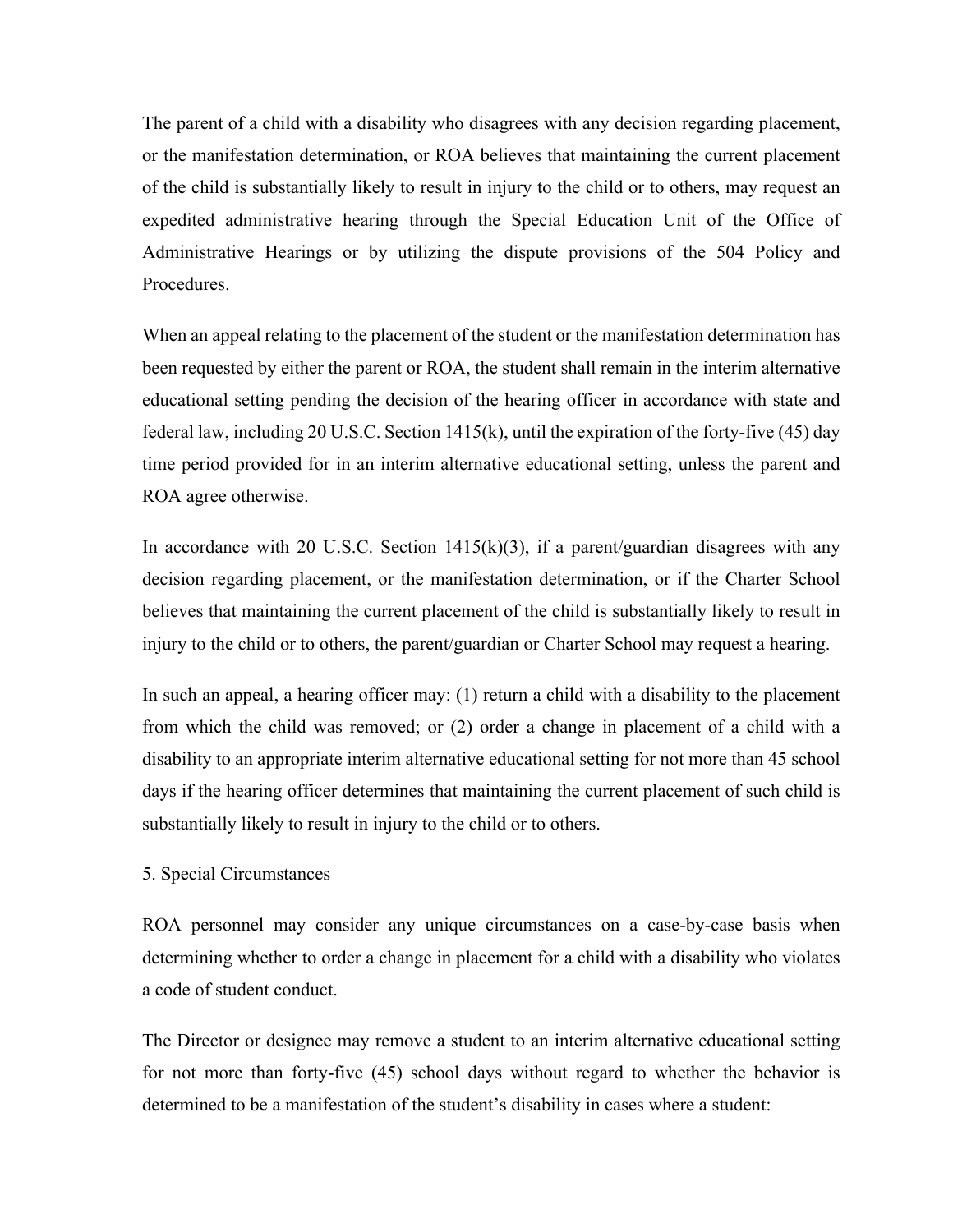- a. Carries or possesses a weapon, as defined in 18 U.S.C. Section 930, to or at school, on school premises, or to or at a school function;
- b. Knowingly possesses or uses illegal drugs, or sells or solicits the sale of a controlled substance, while at school, on school premises, or at a school function; or
- c. Has inflicted serious bodily injury, as defined by 20 U.S.C. Section  $1415(k)(7)(D)$ , upon a person while at school, on school premises, or at a school function.

6. Interim Alternative Educational Setting

The student's interim alternative educational setting shall be determined by the student's IEP/504 Team.

7. Procedures for Students Not Yet Eligible for Special Education Services

A student who has not been identified as an individual with disabilities pursuant to IDEIA and who has violated ROA's disciplinary procedures may assert the procedural safeguards granted under this administrative regulation only if ROA had knowledge that the student was disabled before the behavior occurred.

ROA shall be deemed to have knowledge that the student had a disability if one of the following conditions exists:

- a. The parent/guardian has expressed concern in writing, or orally if the parent/guardian does not know how to write or has a disability that prevents a written statement, to ROA's supervisory or administrative personnel, or to one of the child's Coaching Teachers, that the student is in need of special education or related services.
- b. The parent has requested an evaluation of the child.
- c. The child's Coaching Teacher, or other ROA personnel, has expressed specific concerns about a pattern of behavior demonstrated by the child, directly to the director of special education or to other ROA supervisory personnel.